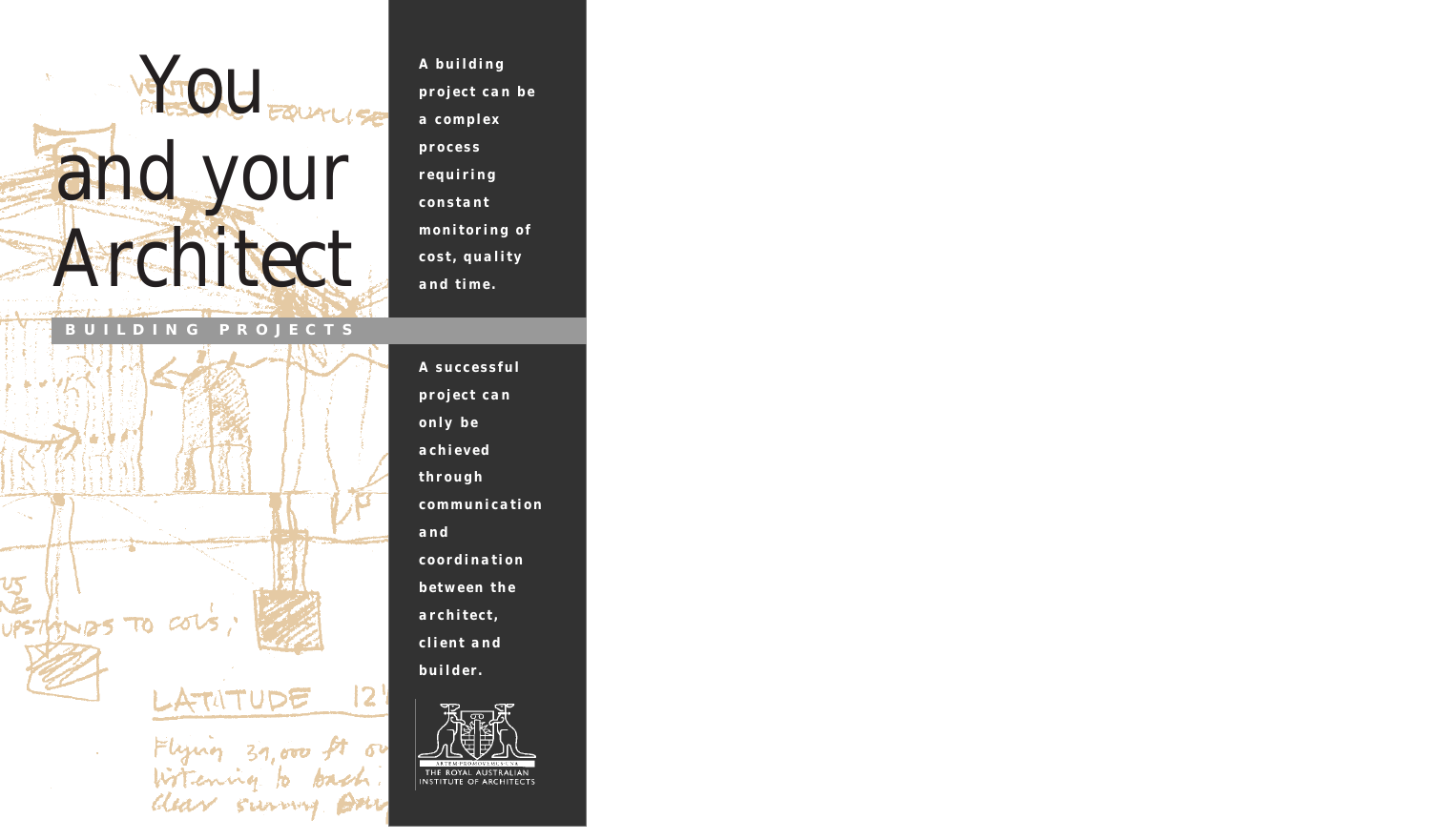

**ACN 000 023 012**

### **PUBLISHER**

RAIA Practice Services 2nd Floor, 41 Exhibition Street, Melbourne, Victoria 3000 **DESIGN** Kirk Palmer Design, Sydney **PRINTER** National Capital Printing, Canberra

ISBN 1 86318 021 4

#### **ACKNOWLEDGEMENTS**

Drawings and photographs of buildings in this publication were supplied by Glenn Murcutt and Mitchell/Giurgola & Thorp Architects.

#### **WARNING**

This publication contains general information about the services architects provide for building projects. It is not a substitute for the specialist advice of an architect, lawyer, accountant or other professional and may not be relied upon in any way. Neither the authors, the RAIA, its staff or its office bearers will be liable for any use made of this publication.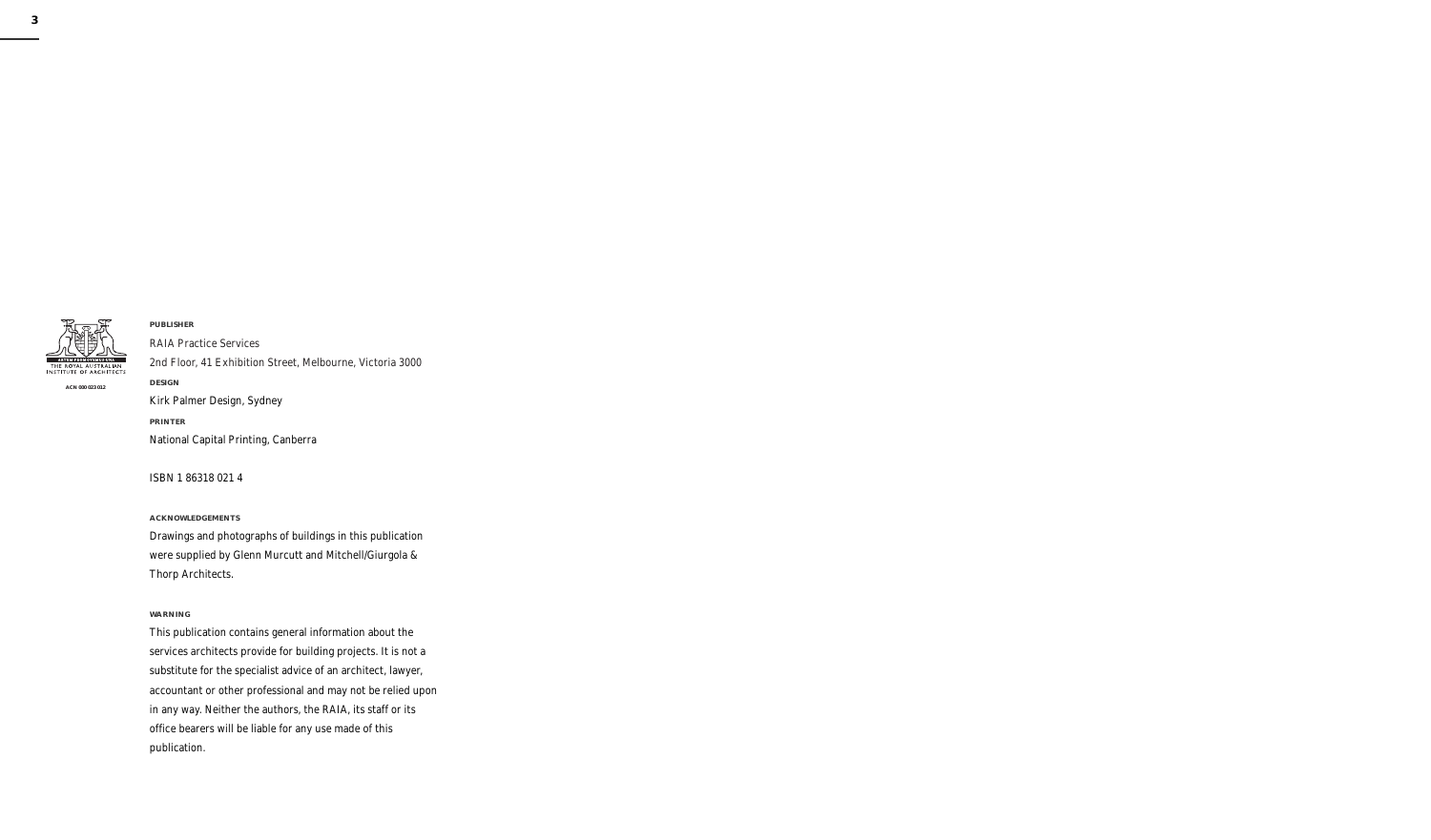# **Contents**

| 5               | Introduction                                     |
|-----------------|--------------------------------------------------|
| 6               | What does an architect do?                       |
| 7               | Your architect's role in the building process    |
| 8               | Cost benefits of using an architect              |
| 9               | Your contribution to a successful project        |
| $10-10$         | Your architect's role before design commences    |
| 12 <sup>2</sup> | Designing and gaining approval for your building |
| 17              | Selecting the builder                            |
| 19              | Your contract with the builder                   |
| 20              | Your architect's role during construction        |
| 25              | After construction                               |
| 27              | Project cost control                             |
| 31              | Project insurance                                |
| 32              | Conclusion                                       |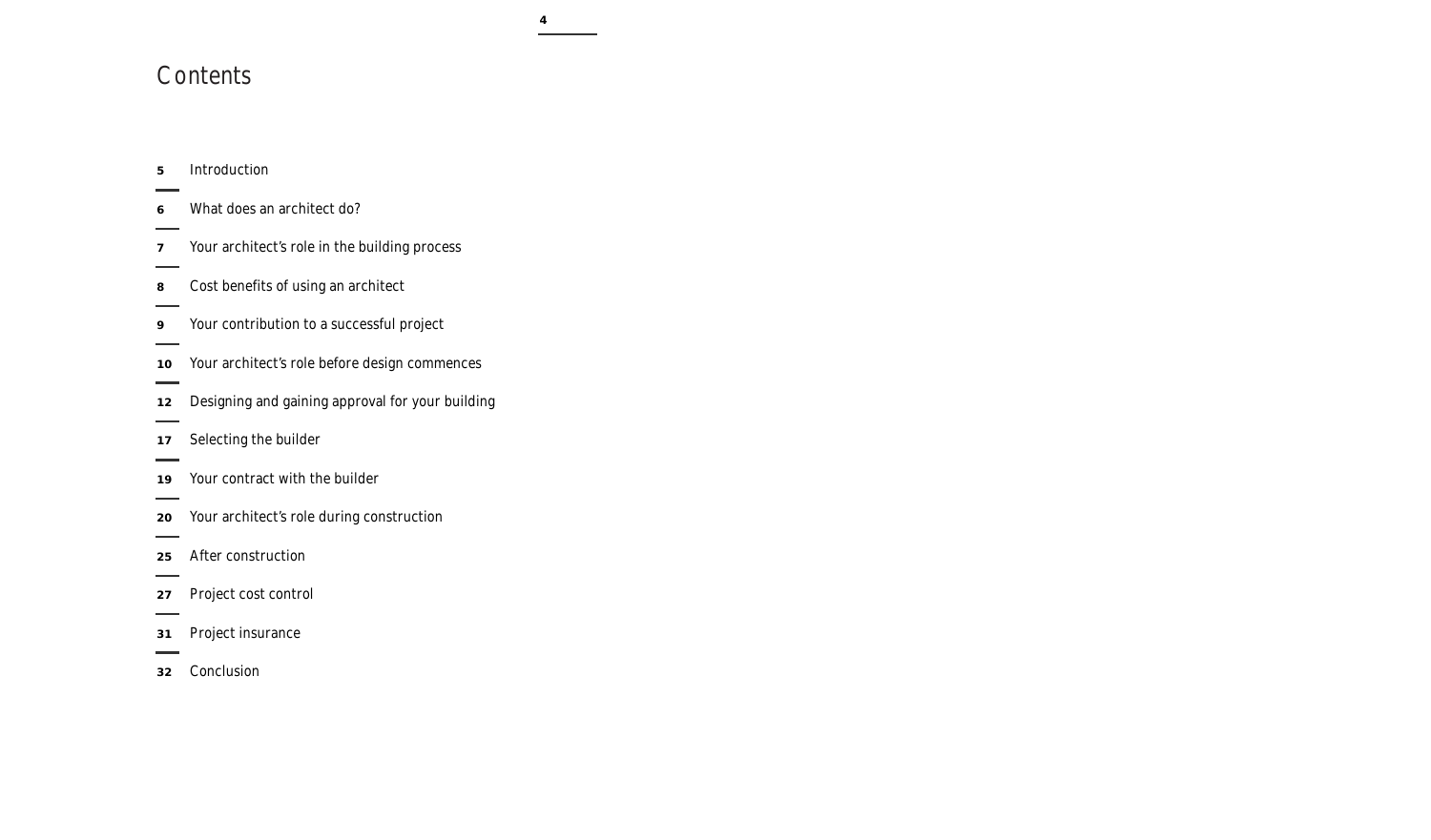**TODAY, ARCHITECTS PROVIDE MANY SERVICES TO MEET THE NEEDS OF THEIR CLIENTS. ARCHITECTS ARE TRAINED TO INTERPRET AND DEVELOP YOUR IDEAS AND TO TRANSFORM THEM INTO REALITY.** 

**THIS SHORT GUIDE EXPLAINS THE ROLE OF THE ARCHITECT IN THE DEVELOPMENT AND CONSTRUCTION OF A BUILDING PROJECT. IT ALSO LOOKS AT YOUR ROLE AS THE ARCHITECT'S CLIENT TO HELP YOU GET THE BEST VALUE FROM YOUR ARCHITECT'S SERVICES AND TO ASSIST YOU IN UNDERSTANDING THE TEAMWORK NECESSARY TO PRODUCE THE BEST RESULTS.**

**A BUILDING PROJECT CAN BE A COMPLEX PROCESS REQUIRING CONSTANT MONITORING OF COST, QUALITY AND TIME. A SUCCESSFUL PROJECT CAN ONLY BE ACHIEVED THROUGH COMMUNICATION AND COORDINATION BETWEEN THE ARCHITECT, CLIENT AND BUILDER.**

**5**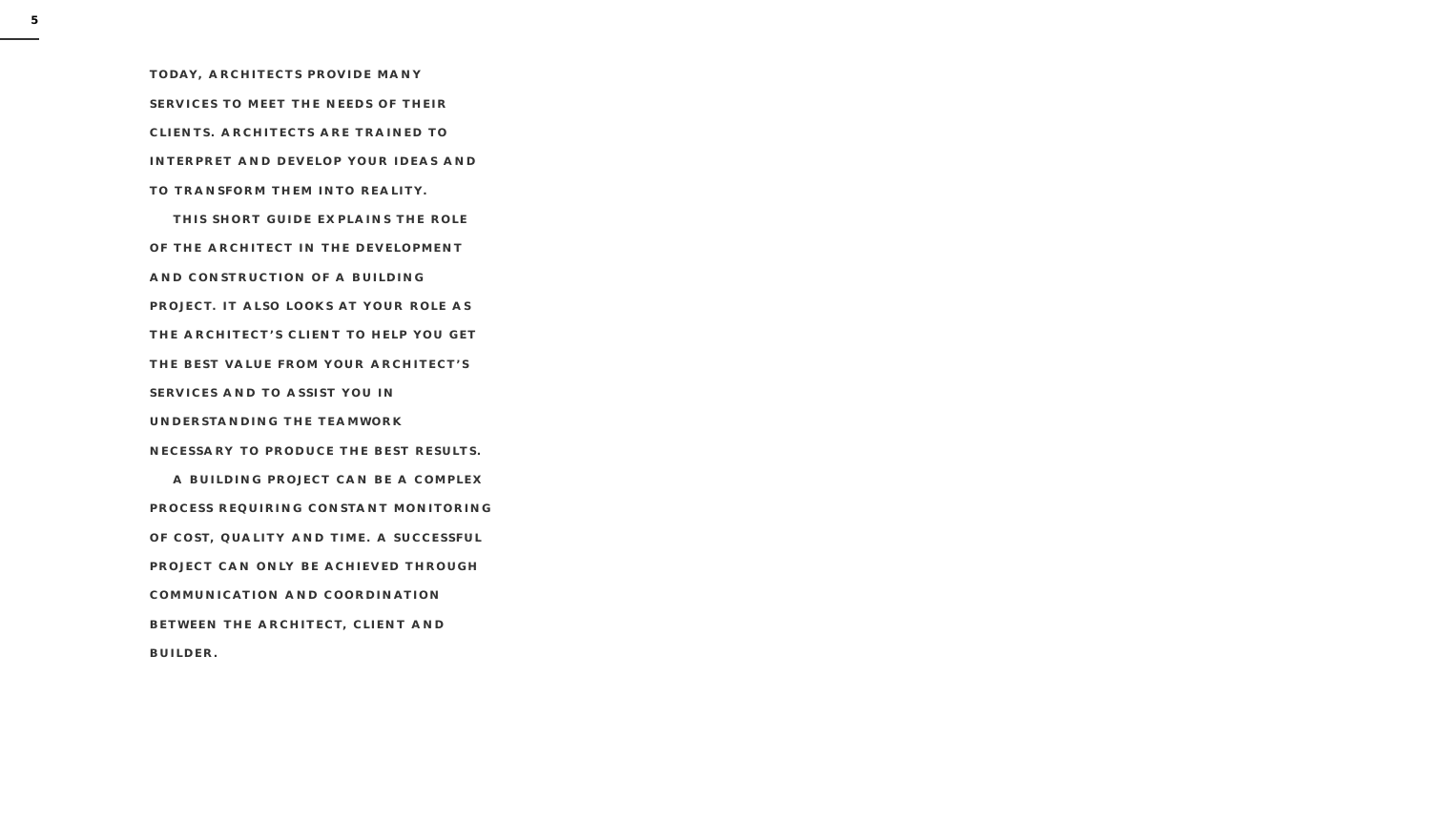## What does an architect do?

An architect offers a level of professional service and expertise which no other building professional can provide.

An RAIA architect is professionally qualified, legally registered to practise by State Registration Boards and bound by a code of ethics established by The Royal Australian Institute of Architects. This code requires that they perform all duties with professional integrity.

RAIA architects give professional, independent advice.

An architect works as a team leader as well as an individual. In many building projects the role of the architect is to coordinate a team of specialist consultants such as landscape architects, engineers, quantity surveyors, interior designers, builders and subcontractors.

Your architect has been trained to advise you on all facets of the building process including:

- *designing and planning*
- *selecting a site*
- *undertaking a feasibility study*
- *managing the building budget*
- *managing the construction process/team*
- *designing the interior*
- *landscaping the external surroundings*
- *maintaining the building.*

*Your architect has been trained to advise you on* 

*all facets of the building process.*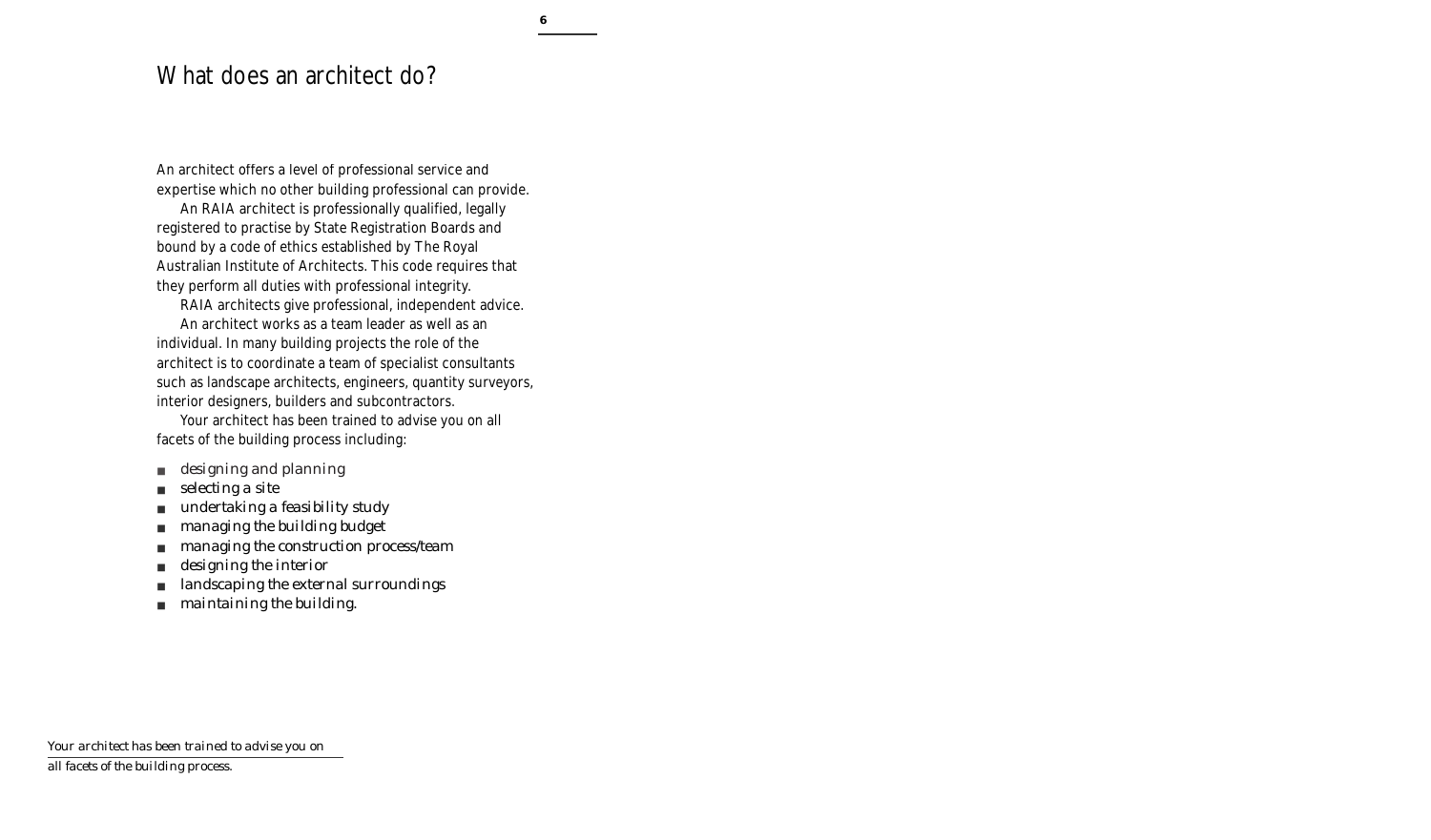# Your architect's role in the building process

Architects possess the most appropriate training and experience to totally coordinate and manage your building project.

Involvement in the initial design concept, early planning and determination of your needs for the building, puts your architect in the best position to effectively plan the work, brief the builder and provide the most cost effective solution.

Throughout the project, your architect will control the design, planning and quality of workmanship and materials to meet time and budgetary constraints.

Your architect will be your independent adviser, liaising on your behalf with builders, consultants and suppliers and ensuring compliance with the spirit and intent of the project.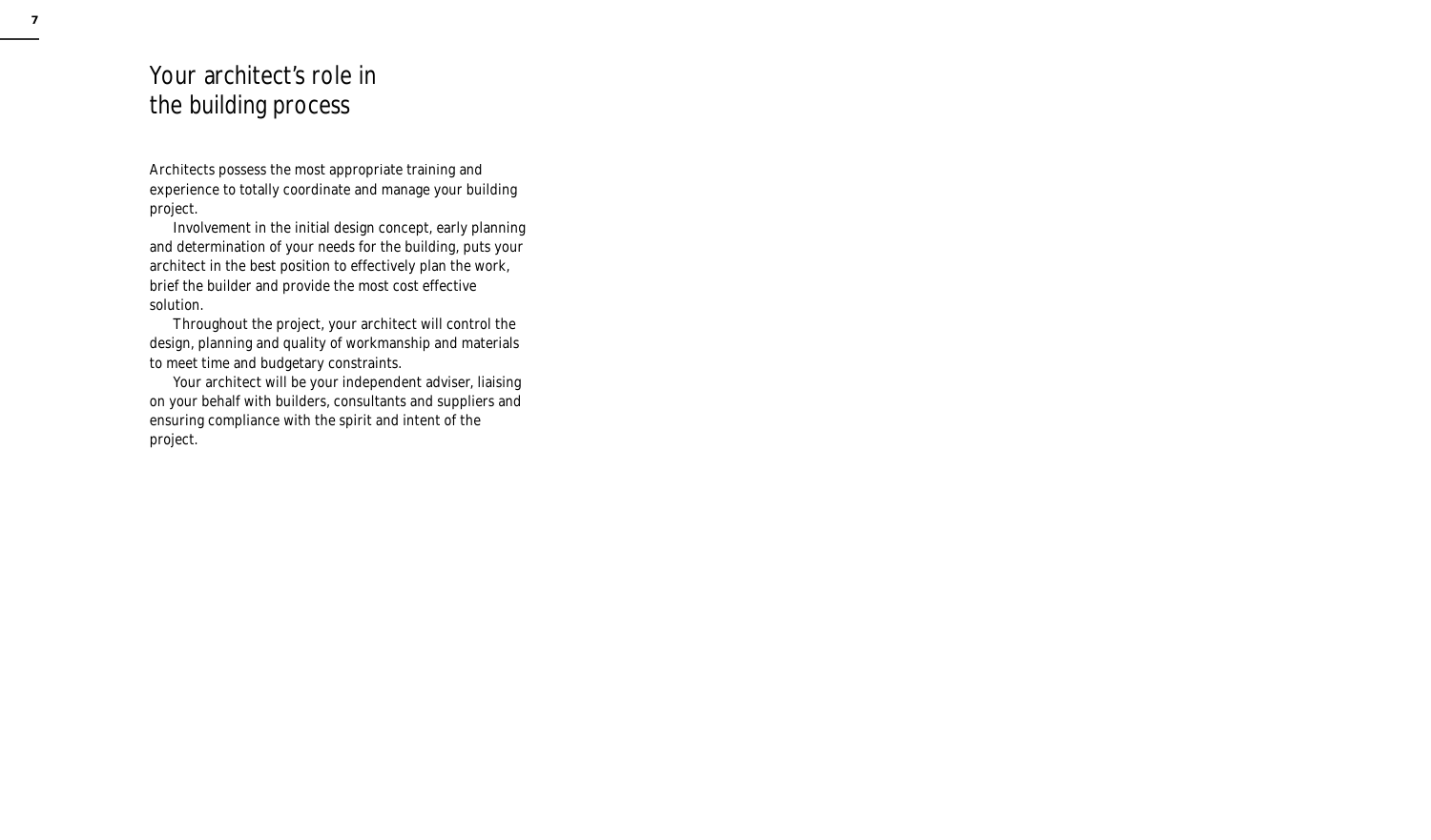## Cost benefits of using an architect

The fees charged by an architect for design and documentation rarely exceed one per cent of the total cost of constructing and operating the building throughout its useful life.

By investing in the services of an architect, you ensure an exploration of various options for the design of your building. Through good design, an architect can enhance the value of your building and may produce significant savings, especially when it comes to operating, staffing and/or tenanting the building.

*An architect can enhance the value of your building and may produce significant savings.*

**Total cost of the building throughout its useful life.**

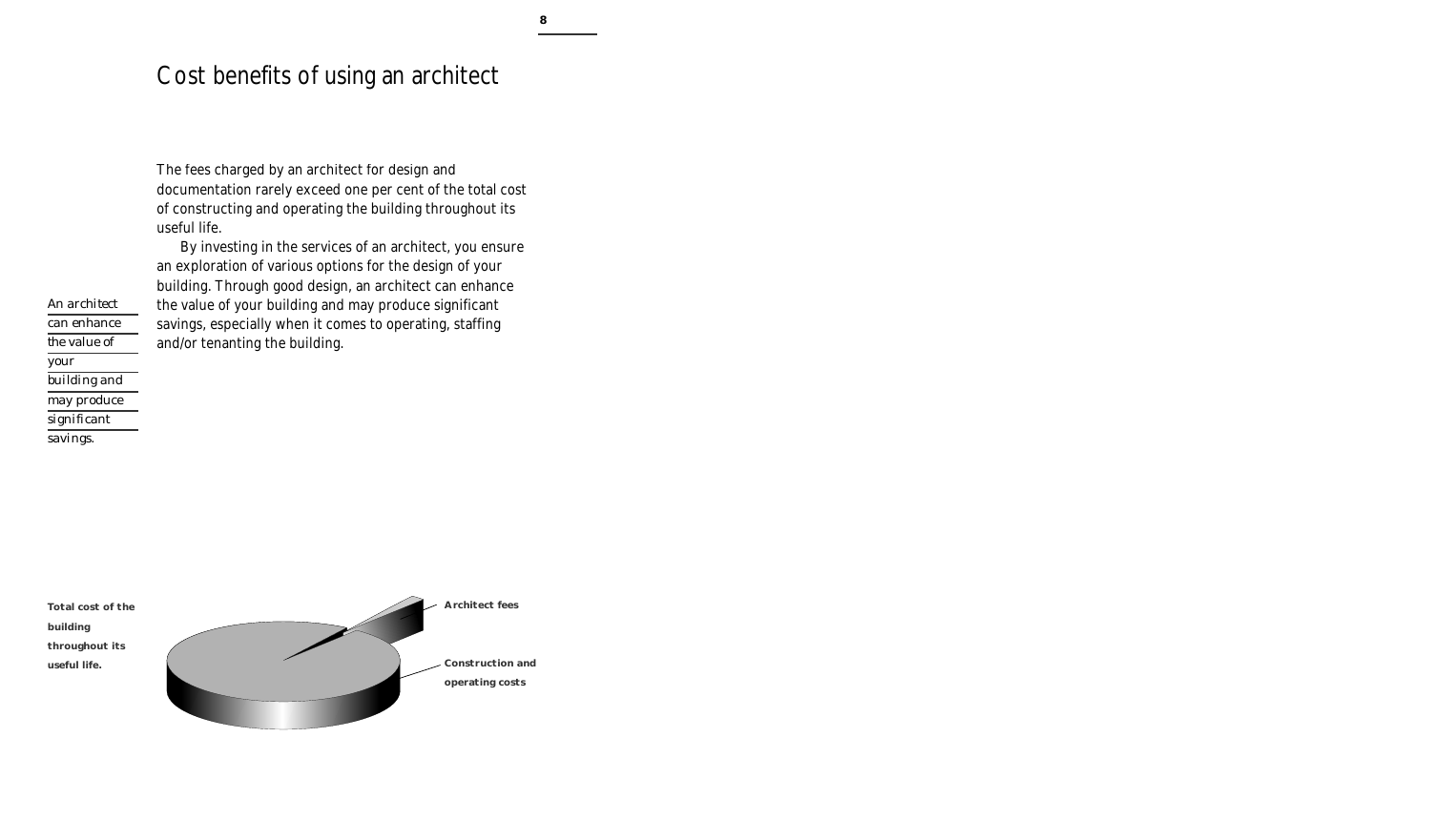# Your contribution to a successful project

The ultimate success of your project depends on the quality of your brief - that is, your ability to clearly describe for your architect the requirements and functions of your building, and proposed methods of operation and management. This information will enable your architect to develop a 'design solution' appropriate to your needs.

It is essential that you are specific about your requirements in all aspects of the project including the activities and/or spaces to be accommodated, the quality of materials and finishes and your budgetary constraints. It is wise to ask your architect to assist you in preparing a final brief because you will not achieve a good result from a poor brief, no matter how talented your architect.

### **YOU ARE PART OF THE TEAM**

Remember that you are part of the building project team. It is imperative that you maintain effective communication with your architect throughout the project so they can act in your best interests at all times.

You and your architect should discuss and agree on the scope and cost of architectural services before the project is started and ensure the agreement is in writing. For this purpose, and to protect your interests, the RAIA recommends you use the RAIA Client and Architect Agreement form, which your architect can provide.

*You and your architect should discuss and agree on the scope and cost of architectural services before the project is started.*

**9**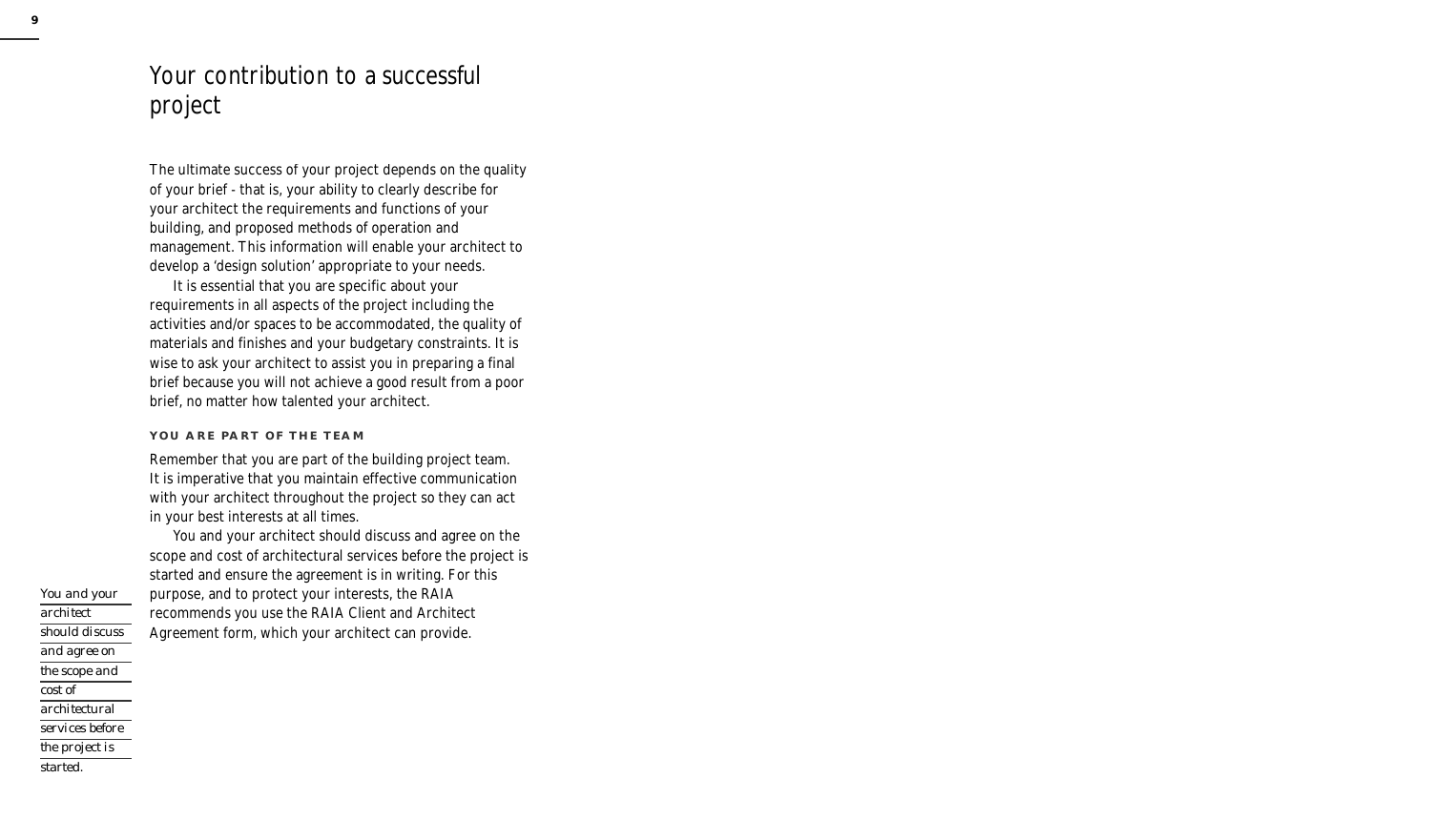# Your architect's role before design commences

An architect can make a valuable contribution to your project even before any design work commences, particularly in the preparation of a comprehensive architectural brief including:

### **FEASIBILITY STUDIES**

It may be necessary to establish an economic relationship between the cost factors of site, building and building operation on one hand and the estimated return from the project on the other. Your architect can assist with such financial analyses.

### **SITE SELECTION**

Your architect can advise on the selection of a suitable site based on your needs and can often reduce the cost of the project through appropriate site selection. They will consider issues such as subsoil conditions, availability of services, local building regulations, heritage implications, site orientation and views, and solar energy design requirements.

#### **BUDGET PLANNING**

Architects can advise on the likely cost of all phases of the building project for example site development costs, construction costs, furniture and furnishings, landscaping and other external works, give some indication of cost of finance and consultants' fees, and ongoing maintenance costs.

*Architects can advise on the likely cost of all phases of the building project.*

➣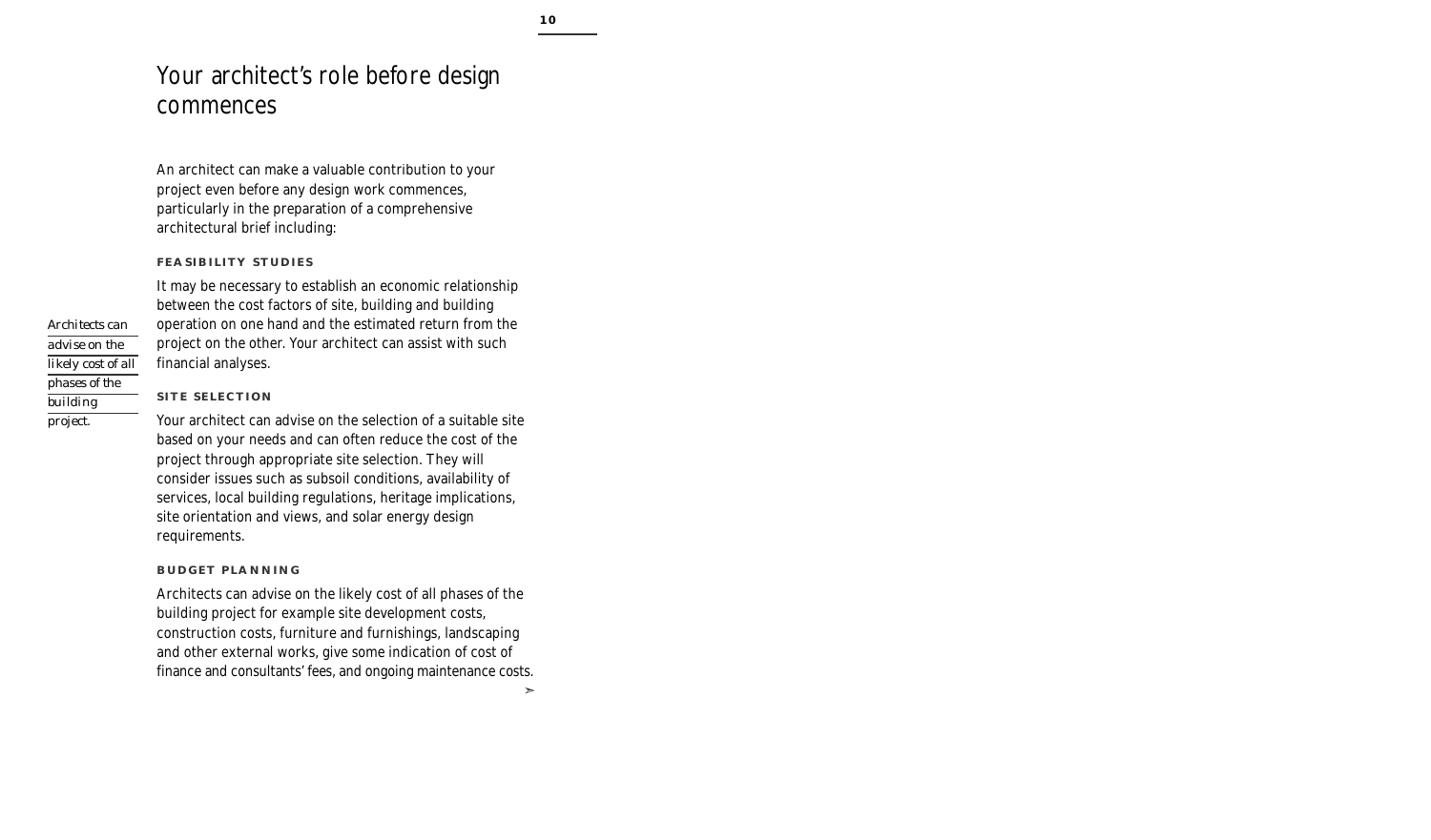#### **PREPARING THE PROJECT SCHEDULE**

Your expectations for completion of the project should be discussed with your architect and agreed at an early stage. The project schedule should take into account the nature of the project, the building market situation, site availability, your time requirements, etc. These factors will affect the type of contract which you decide is most appropriate and will dictate the manner in which the contract documents will be prepared.

The project schedule establishes dates for the completion of important stages such as the final brief, the 'schematic design' (initial design options for you to consider), various stages of design development, contract documentation, calling tenders for the building contract and for subcontractors, and start and completion of the building. This schedule is used by all concerned as the basis for making various decisions including those related to finance. A good plan helps the project team, including you, to minimise changes and to calculate the likely impact and cost of any changes that are being considered.

Your architect will advise you on the construction time for your building. They will monitor the schedule and amend it to include changes which affect the completion date.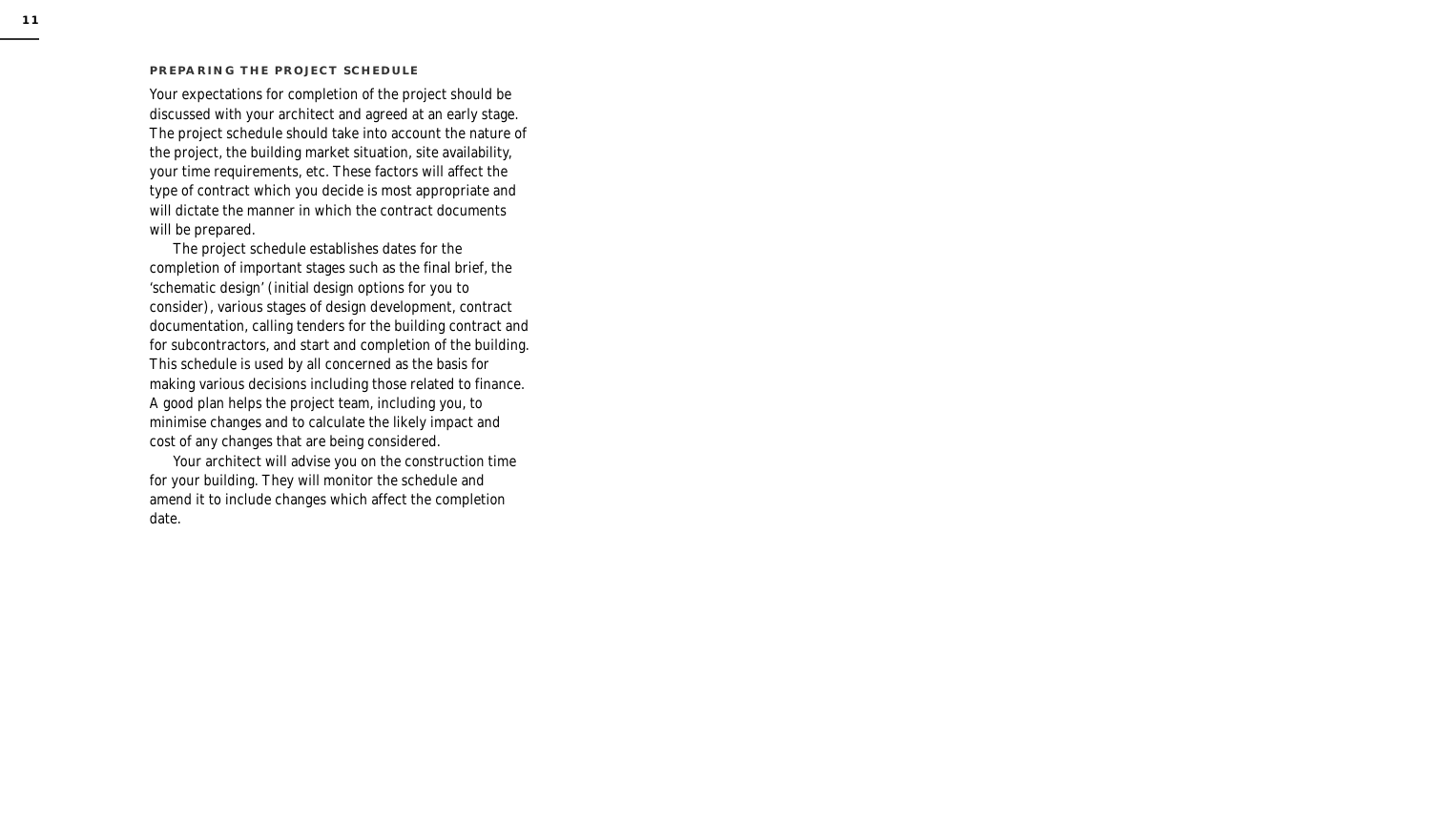# Designing and gaining approval for your building

### **1. SCHEMATIC DESIGN**

From the outset, your architect will use their knowledge and experience to produce the most effective solutions to answer your brief. They will explore and illustrate design and cost options appropriate to the size of the project for you to consider. Your preferred option will form the basis for developing the final design.

The schematic designs will be based on your architect's understanding of local requirements. Governments and Councils have many regulations which affect design solutions and the project schedule.

As the client, it is your responsibility to make sure you fully understand the plans and drawings. You also need to consider the architect's advice and recommendations and in return give clear instructions. Changes at this stage are simpler and less expensive than changes later in the project.

The design process should lead you through a progression of designs so that you are satisfied with the final design.



*Your architect will explore and illustrate design and cost options for you to consider.*

**A schematic design showing consideration of sun, wind, and architectural detailing in a Northern Territory house.**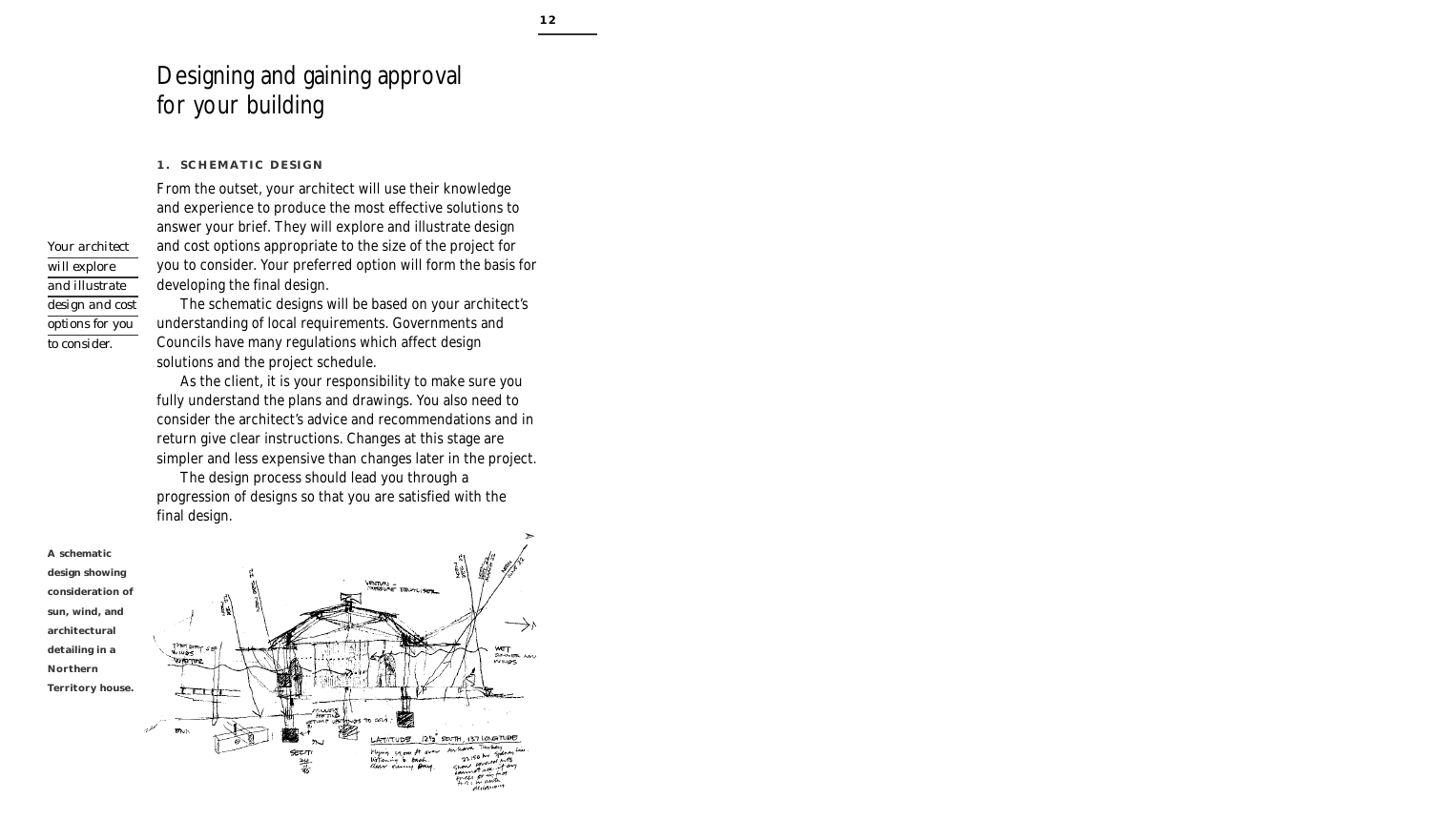*By taking on a coordinating role, your architect will contribute to the efficiency and cost control of your building project.*

During this design stage, your architect will provide project cost information to suit your budget. In some cases this will require specialist costing services and the architect may recommend the appointment of an expert in cost control such as a quantity surveyor.

Architects have a wide knowledge of building and allied technology and know the experts in these fields. During the design stage (and possibly in helping you prepare the brief) many building projects require specialist consultants in sections of the work such as site consolidation, structural engineering, mechanical and electrical services, landscaping, cost planning (quantity surveyors), etc. Your architect will advise you on the need for consultants, their selection as appropriate and what roles they will play.

By taking on a coordinating role, your architect will contribute to the efficiency and cost control of your building project.

#### **2. DESIGN DEVELOPMENT**

This is the stage where the schematic design is refined and fully detailed to meet your requirements.

This stage finalises the 'look' of the building and all the materials and finishes to be used both inside and outside.



**This drawing of Australia's Parliament House shows its scale and the relationship between the parliamentary, executive, ceremonial and public areas.**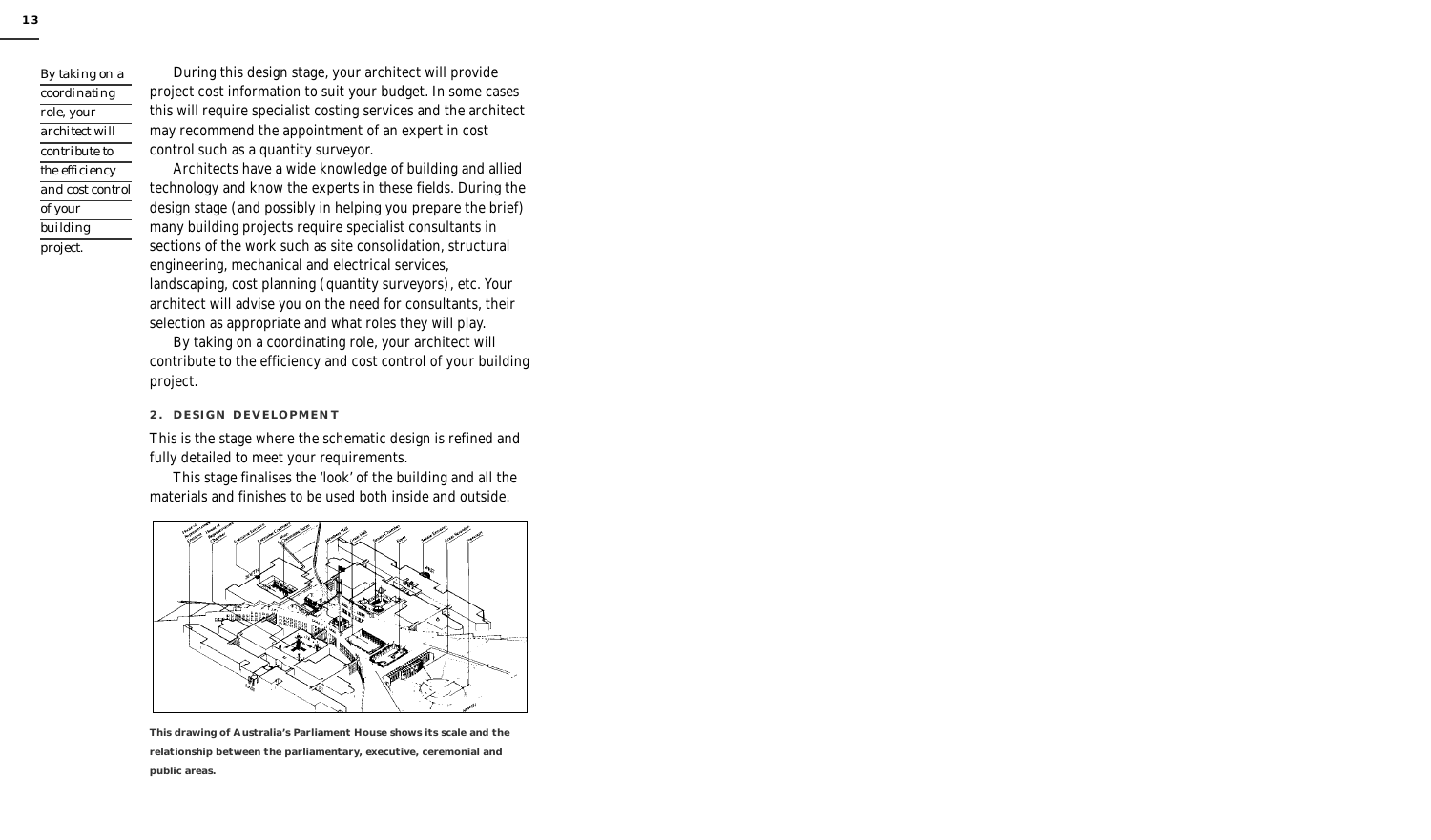*Your architect will have an up-to-date knowledge of materials and their availability and will recommend the most suitable combination for your building.*

Your architect will ask you to approve developed drawings which should include floor plans, elevations, sections and possibly perspective views.

Your architect will discuss with you the various options regarding materials and recommend the most suitable. Material selection involves decisions on: type of structure e.g. concrete, steel or timber, heating and cooling systems, external cladding and roofing, flooring and interior finishes.

Your architect will have an up-to-date knowledge of materials and their availability and will recommend the most suitable combination for your building. Also, they will coordinate the contributions of specialist consultants to the final designs.

It is imperative that you are involved closely to ensure that you approve the design development drawings because the complex process of preparing the technical working drawings and specifications will be based on the design you approve.

### **3. OBTAINING APPROVALS**

Approvals for your project must be obtained from a number of authorities. The time at which applications for approvals are lodged varies according to the nature of the project. Your architect can submit the application together with the relevant drawings on your behalf (although the owner must normally sign the application) and respond to any technical queries raised by the authorities.

The number of authorities will vary according to the type of project, but may include:

- *the local Council*
- *State Planning Authority*
- *Fire Services Authority*
- *Liquor Control Branch*
- *Environmental Protection Authority*
- *Heritage Authority*
- *Health Authority.*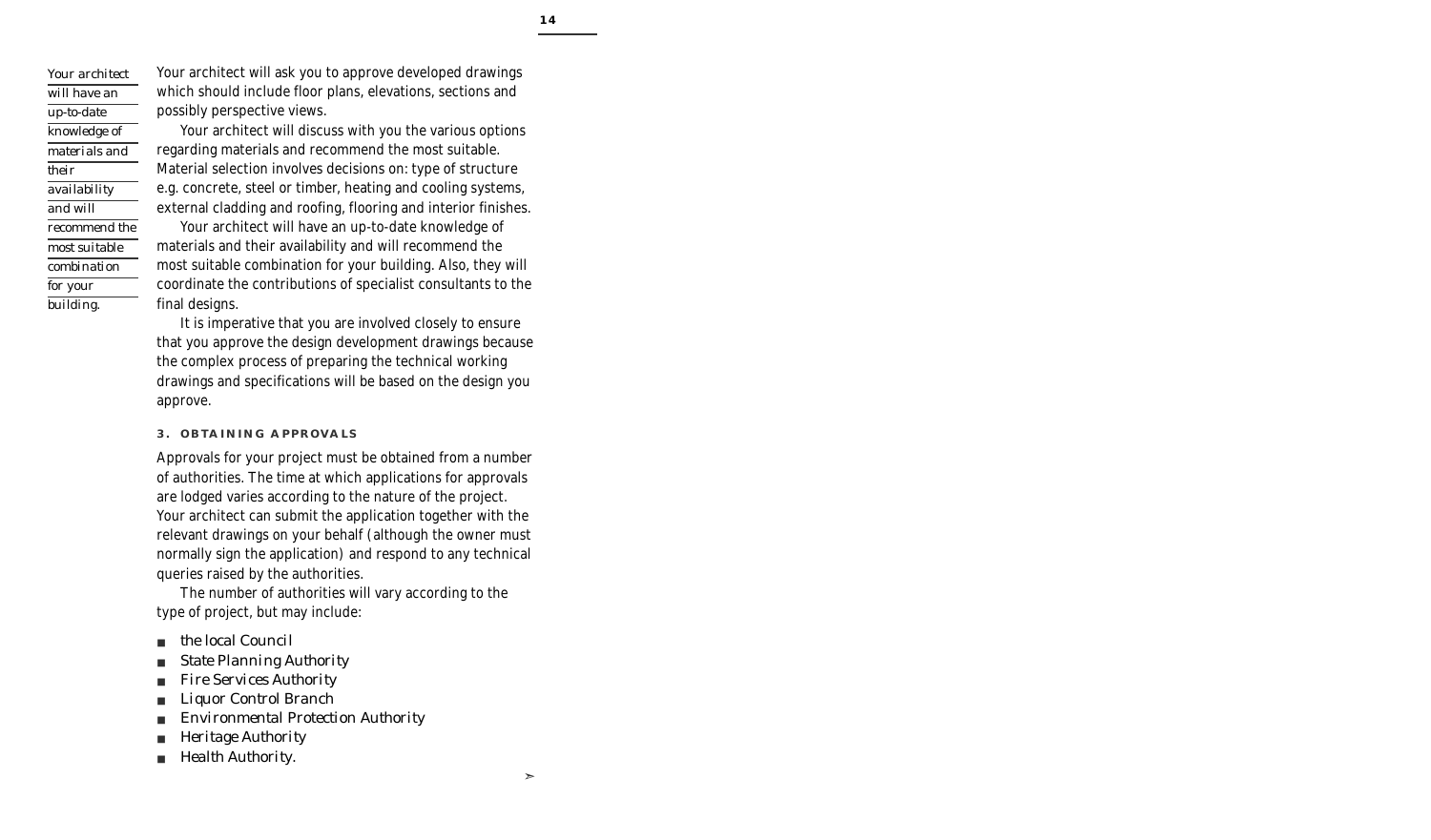*Your architect can submit the application together with the relevant drawings on your behalf – they will help you through the red tape.*

Planning approval applications are generally lodged during the design stage of the project.

If there is likely to be any opposition to your project from the community or authorities, you and your architect will need to discuss a strategy for achieving approvals.

(Approval given by the authorities at this stage is indicative only of overall acceptance of the design proposal it is not an approval for construction. Applications for building approvals are lodged after the documents for building construction have been completed.)

Building regulations are uniform throughout Australia (dictated by the Building Code of Australia 1990), although they may be subject to local amendments. These regulations generally provide for the use of building materials and construction based on performance requirements. Your architect will know which materials and construction systems meet the performance requirements for each part of your building and advise on the most costeffective solutions.

### **4. PREPARING DOCUMENTS FOR BUILDING CONSTRUCTION**

Following your approval (and that of the authorities) of the developed design your architect will prepare drawings and specifications which will be used in the construction process.



**Part of a working drawing of Parliament House documentation.**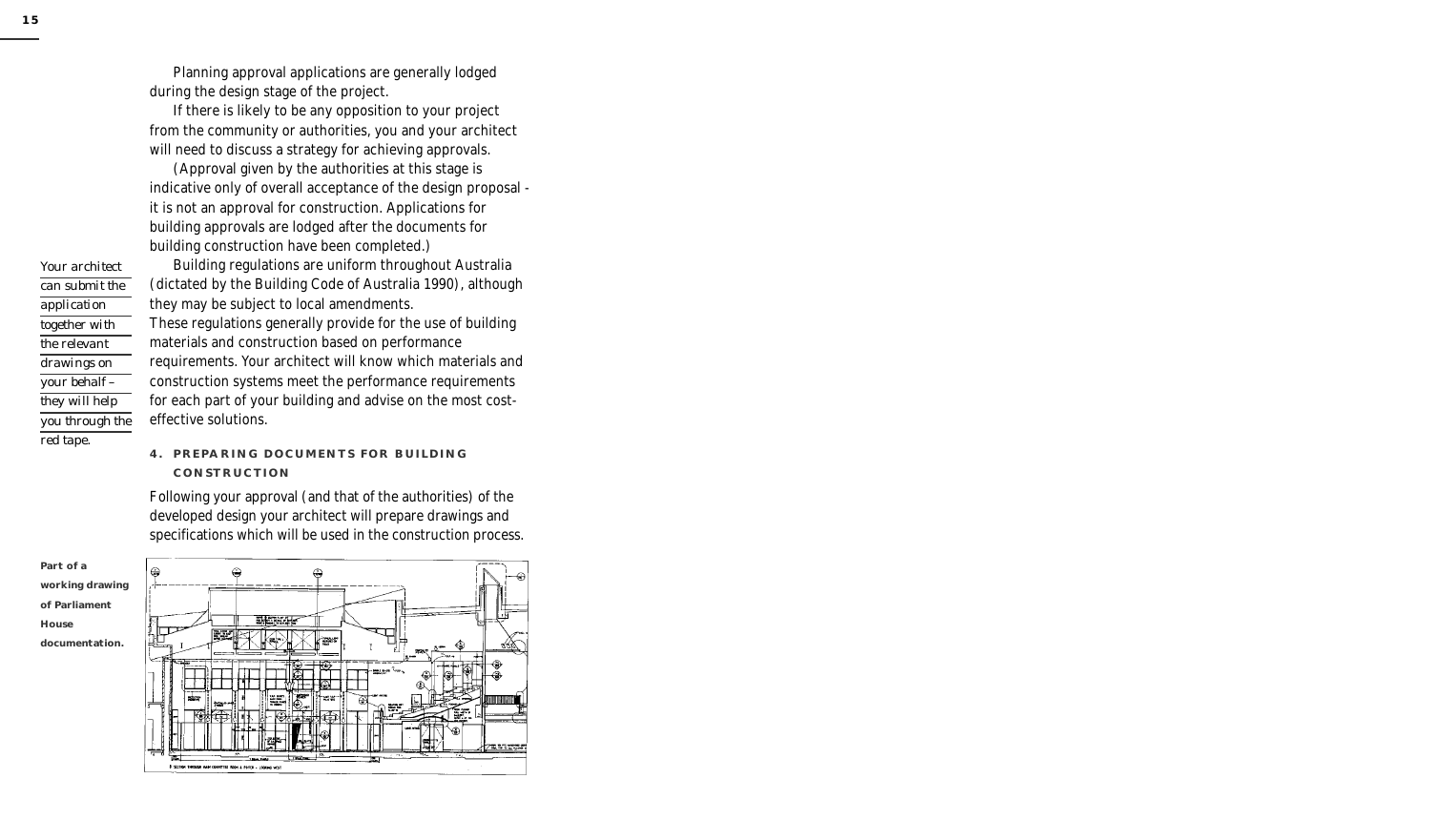*Your architect will prepare drawings and specifications which will be used in the construction process.*

These documents will also be used to call tenders or negotiate prices with the builder and for the building approval application.

Construction documents are detailed and complex, requiring skill, experience and time to prepare. They will consist of a set of large and small scale fully dimensioned drawings, 'the working drawings', accompanied by a written, bound volume giving full description, detail and direction as to all work to be carried out, 'the specification'. As well as the material prepared by your architect, the construction documents often will include drawings and specifications prepared by any specialist consultants appointed for your project.

Your architect may recommend the inclusion of monetary allowances known as 'provisional sums' within the Specifications to cover the estimated costs of items such as bathroom fittings or the installation of airconditioning. You and your architect can then arrange for the selection, installation, etc of all items covered by such sums at appropriate times after the construction contract with the builder has been signed.

These documents will be used for submission to the authorities to obtain building approval, for calling tenders or negotiating a building price and will form the basis of your contract with the builder.



**The Northern Territory house – the finished building clearly incorporates the considerations evident in the schematic design.**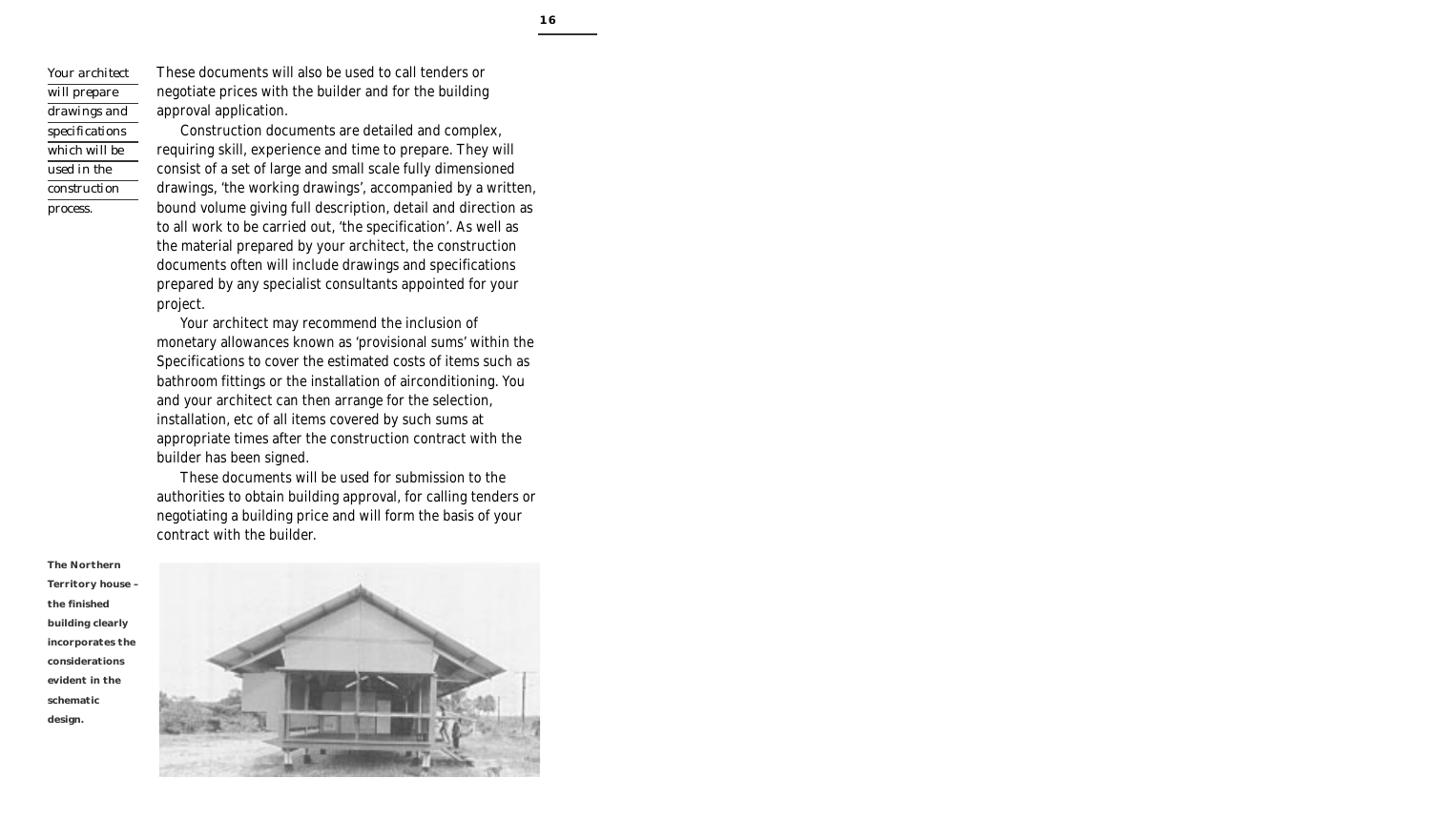## Selecting the builder

There are several ways to select the building contractor, however, the most common are:

- *tendering public (open) and private (selective)*
- *negotiated contracts*
- *a combination of both.*

Your architect will discuss the most suitable method for your project.

### **TENDERING**

Your architect will manage the tendering process for you.

**PUBLIC TENDERING** is by invitation through the press and is open to all builders irrespective of their qualifications or experience.

*In selecting a builder, it is essential to consider more than just the tender price.*

**PRIVATE TENDERING** usually involves the pre-selection of a group of builders who are known to be familiar with, and have a good track record in your type of project. (Selective tendering such as this is normally restricted to five or six building contractors.)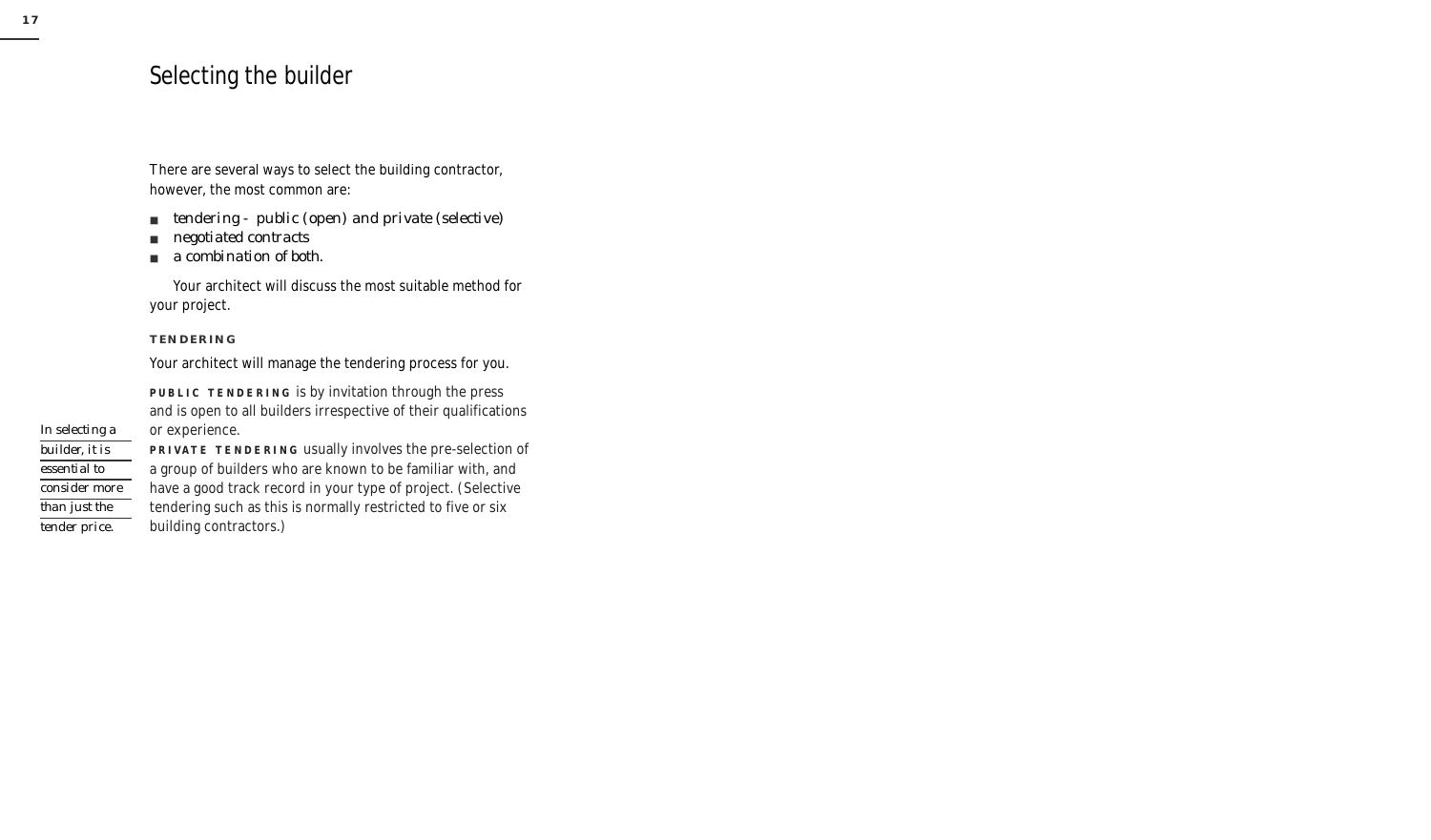In selecting a builder, it is essential to consider more than just the tender price. Your architect will assist you in evaluating tenders through consideration of:

- *value for money*
- *the tenderer's ability to:*
	- meet the project schedule
	- *appropriately staff your project*
	- *provide the necessary plant and equipment*
- *the tenderer's:*
	- experience in your type of project
	- *reputation for quality work*
	- *reputation for cooperation (particularly if you are building extensions to occupied premises)*
	- *financial stability.*

(In private, or selective tendering, it is essential that most of this information be obtained and assessed before the builders are invited to tender, because it is usually understood that the lowest tender will be accepted. Although such acceptance is not mandatory, it is to be inferred that an invitation to tender denotes willingness to accept a builder subject to a satisfactory price.)

The builder should be selected on the overall value of their contribution, not merely the tendered price. A firstclass builder represents real value in reliability, speed and quality of work, and may ultimately cost less than one of lesser ability who has tendered a lower price.

### **NEGOTIATED CONTRACTS**

If you have a preferred builder or would like to work with a builder recommended by your architect, your architect will negotiate on your behalf with that builder on the basis of the construction documents and recommend a contract price to you. In such a case, you must be aware that the price you receive will not be given in competition, however your architect will advise you whether the negotiated price is reasonable.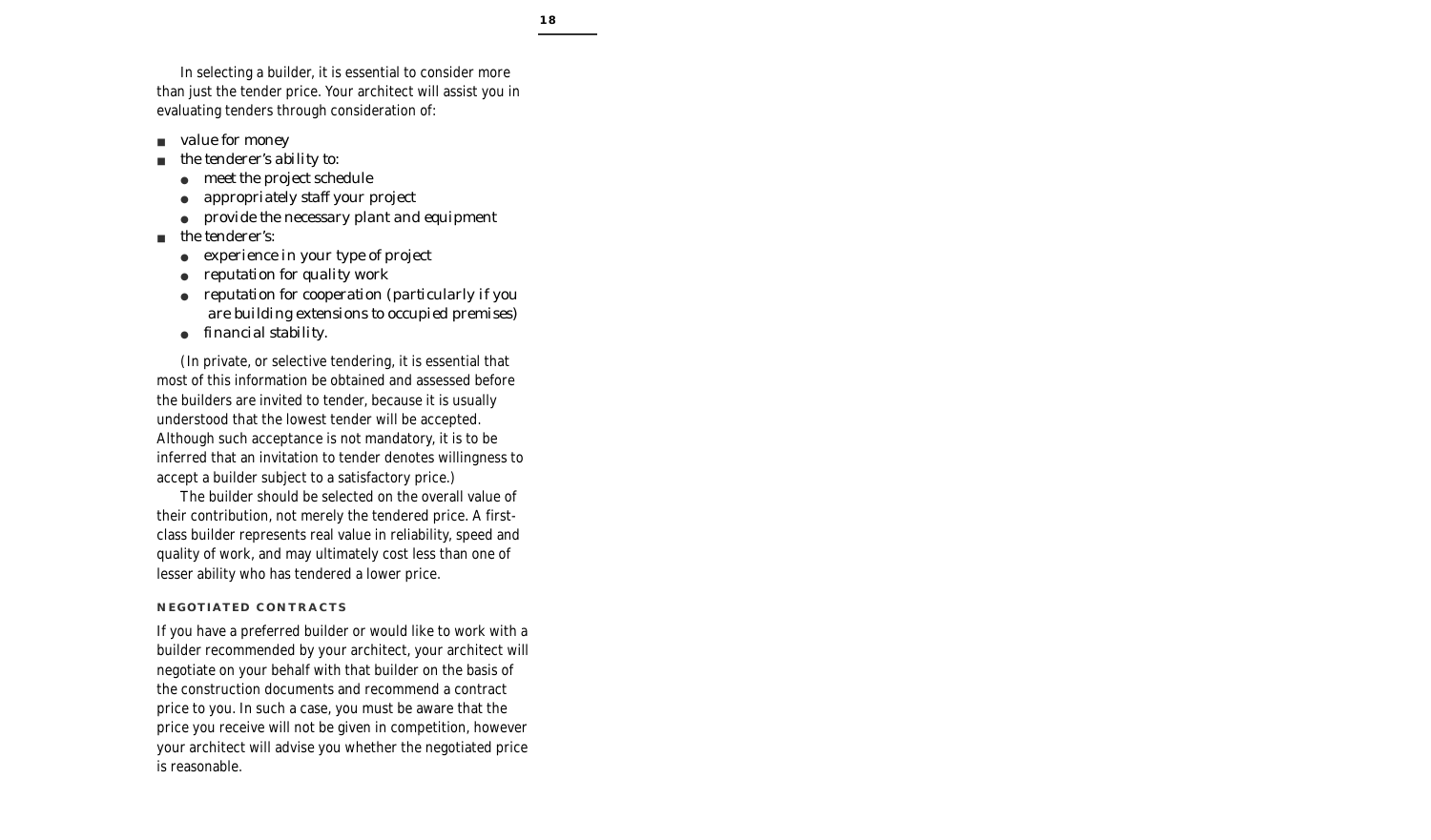## Your contract with the builder

Once you have selected a builder your architect will prepare a set of 'contract documents' which, when signed by you and the builder, will constitute a legally binding contract for the execution of all works set out in the documents.

The contract documents usually consist of:

- *the working drawings*
- *the specification*
- *the conditions of contract*
- *the signed agreement (usually incorporating the conditions of contract)*

The RAIA publishes a number of recommended conditions of contract. Some of these have been developed in association with Master Builders Australia and the Property Council of Australia. Your architect will provide information so that you can decide on the most appropriate form of contract for your project.

*Your architect will provide information so that you can decide on the most appropriate form of contract for your project.*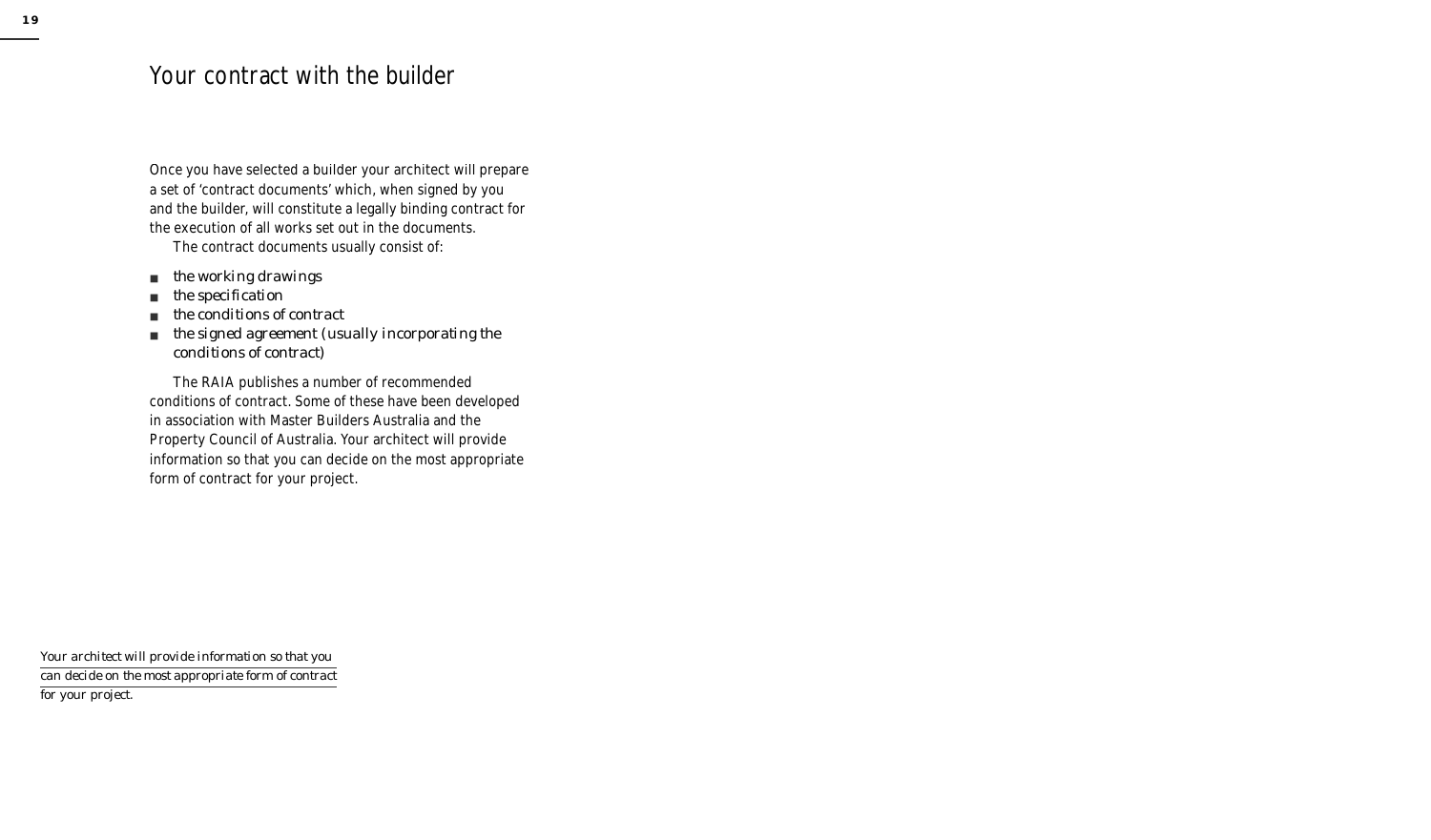# Your architect's role during construction

### **CONTRACT ADMINISTRATION**

Most standard contracts include provisions for the contract to be administered by an architect. Some allow for administration by a 'superintendent' and one, the 'Administration By Proprietor (ABP)' contract is written to allow the owner to administer it. Having been responsible for the design and documentation, your architect has an intimate understanding of what is required by the contract and is therefore in the best position to administer it on your behalf.

Contract administration calls on your architect's skill and professional judgement in a variety of ways including:

- *assessing and certifying payments to be made by you to the builder - 'progress payments'*
- *issuing, assessing, referring and authorising any contract variations*
- *assessing/determining compliance of materials and workmanship with the quality specified in the contract*
- *assessing and determining any extensions of time*
- *determining and formally notifying the date of practical completion*
- *notification of faults during the 'maintenance period'*
- *determining completion and final certification*

Your architect has three quite distinct roles during contract administration. They are:

- 1. to act as your professional adviser
- 2. to act as your agent
- 3. to value and certify payments, contract value and time extensions or contractions.

*Your architect has an intimate understanding of what is required by the contract.*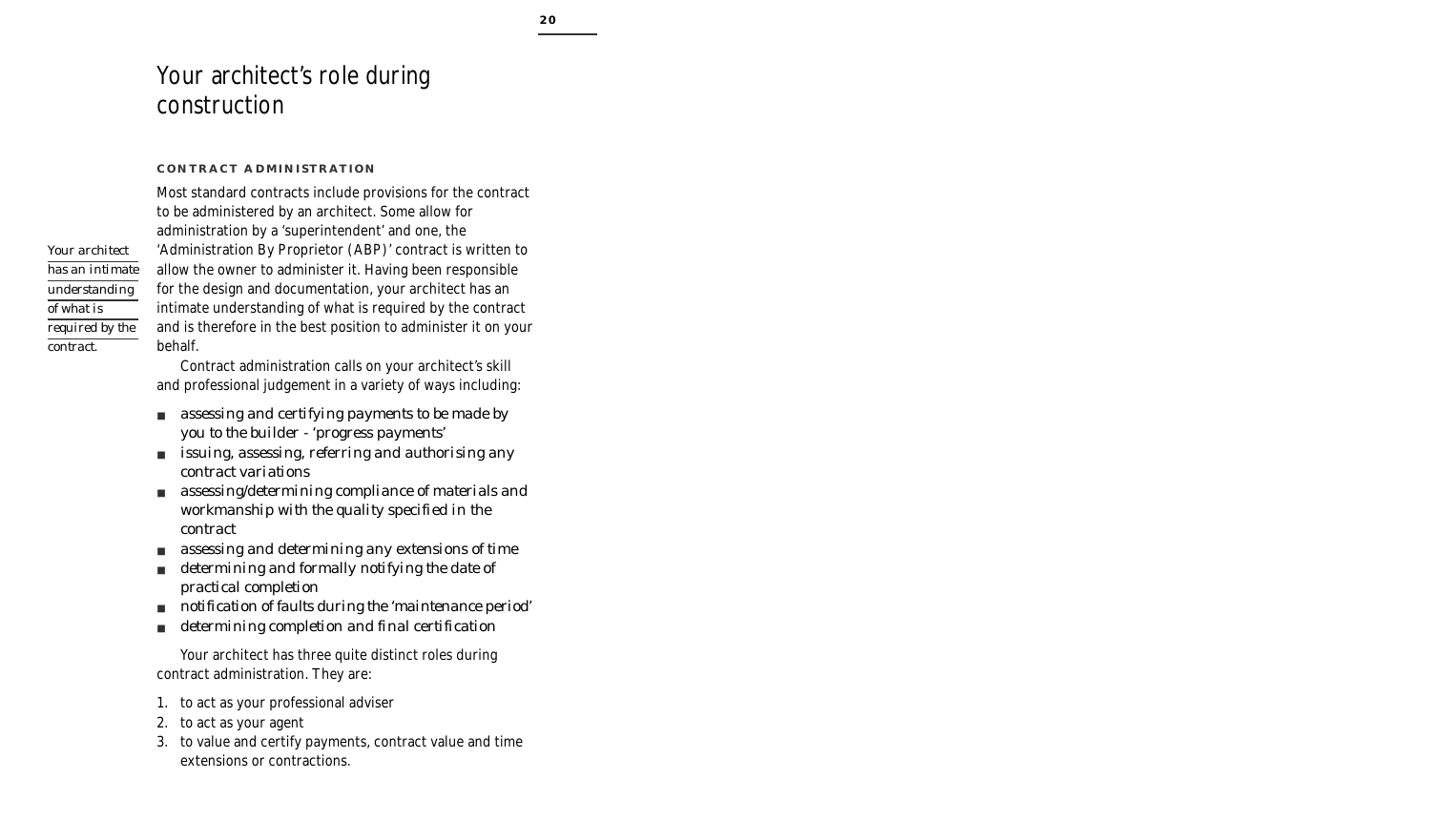*Your architect will visit the site at regular intervals to inspect the works.*

In the first two roles the architect is entitled to promote your interests. In the third, the architect must act absolutely impartially between you and the builder. Some building contracts describe the roles of agent and of certifier or valuer in some detail.

### **SITE VISITS**

In the course of construction as part of their responsibility, your architect will visit the site at regular intervals to inspect the works, attend site meetings, advise the builder and issue instructions.

In the role of contract administrator, your architect will ensure as far as possible that all work is in accordance with the contract, however it is the builder's duty to closely supervise the construction of the work and to ensure complete compliance with the requirements of the contract documents.

### **YOUR ARCHITECT'S INSTRUCTIONS AND CERTIFICATION**

For the duration of the contract, your architect must maintain effective communication with the builder to enable proper performance by the builder of the terms and conditions of the contract. Such communication will include instructions and directions given where necessary on any defect of the construction and may include explanatory sketches and drawings.

If any instruction should involve a variation in the cost of work, it is the builder's responsibility to notify your architect of any change to the project cost before carrying out such instructions.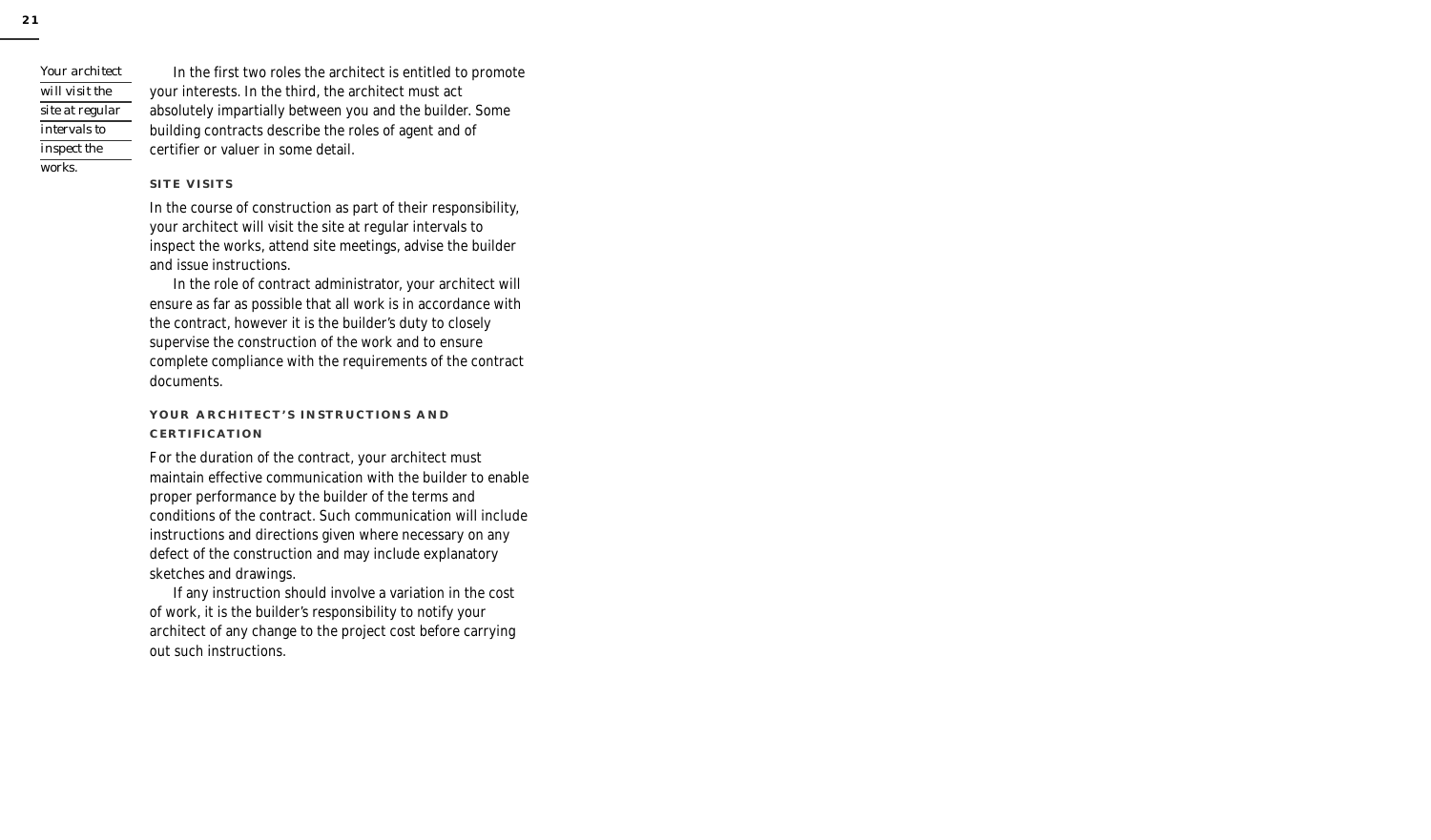Typical of such instructions is the issue of notices and directions as to the quality of materials and workmanship required by the specification, as well as the listing of outstanding work to be attended to by the builder before 'practical and final completion' is achieved. The builder is required to comply with instructions given by your architect.

In addition, your architect, in compliance with the terms of the contract, will issue 'progress payment certificates' at regular intervals, the 'notice of practical completion' and the 'final certificate' at the completion of your project.

### **YOUR ARCHITECT'S RECOMMENDATIONS FOR SUBCONTRACTORS**

Your architect may nominate specialist subcontractors, especially when there are only a limited number of firms capable of satisfactorily undertaking a particular section of the work on your project. Similarly, your architect may nominate a particular supplier of materials.

If monetary allowances ('provisional sums') have been provided for in the contract documents it will be necessary for your architect with your approval to instruct the builder on the selection, purchase and/or installation of all items for which such allowances have been made.

*The builder is required to comply with instructions given by your architect.*

 $\geq$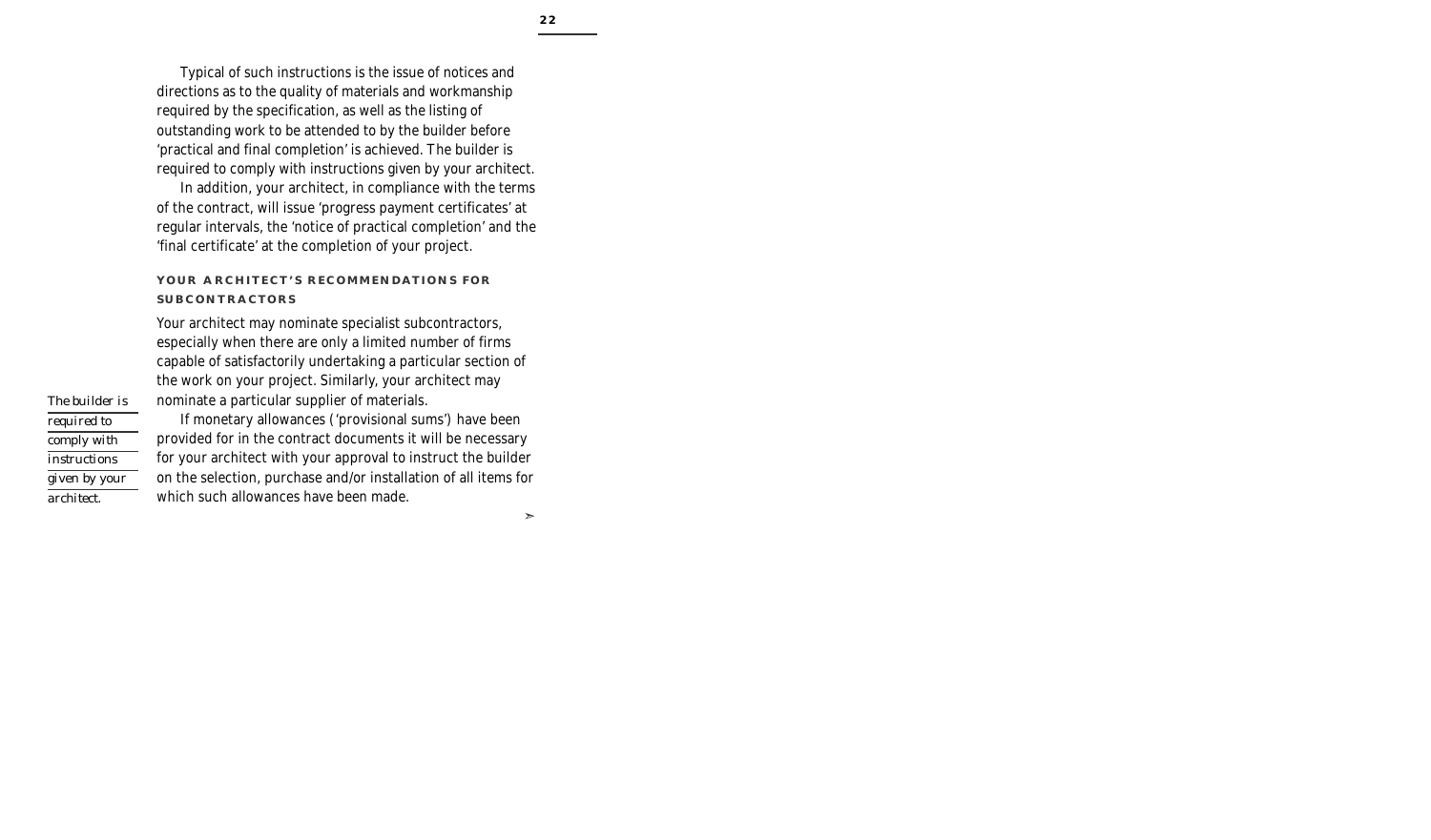Specialist subcontractors and materials suppliers can be engaged through negotiation or through calling tenders. The tender process can be managed by your architect or the builder or a specialist consultant according to your requirements. (For example, a mechanical engineer may supervise the tender process for the supply and installation of airconditioning units.)

You should expect your architect to discuss these contractual arrangements with you and make recommendations; however, it is important that the supplier or subcontractor selected is acceptable to the builder as only the builder has a legal, contractual relationship with the supplier or subcontractor.

Subcontractors and suppliers may be selected at the same time as the builder or at a later stage as required.

Sections of the work are commonly handled in this way include electrical, mechanical and airconditioning, lifts and escalators, precast concrete, etc. Items to be provided by specialist suppliers will usually include sanitary fittings, door hardware, floor coverings, light fittings, kitchen equipment, 'white goods', etc.

### **EXTENSIONS OF TIME**

Situations may arise in which the builder is unable to complete all contractual obligations by the stipulated date for practical completion. In such cases, your architect is required to consider the builder's claim and if appropriate grant an extension of time, adjusting the practical completion date accordingly. Delays may be caused by:

- *local authorities*
- *variations to the original contract*
- *industrial disputes*
- *disputes with neighbours*
- *bad weather*
- *delays in issuing instructions*
- *other matters beyond the control of the builder.*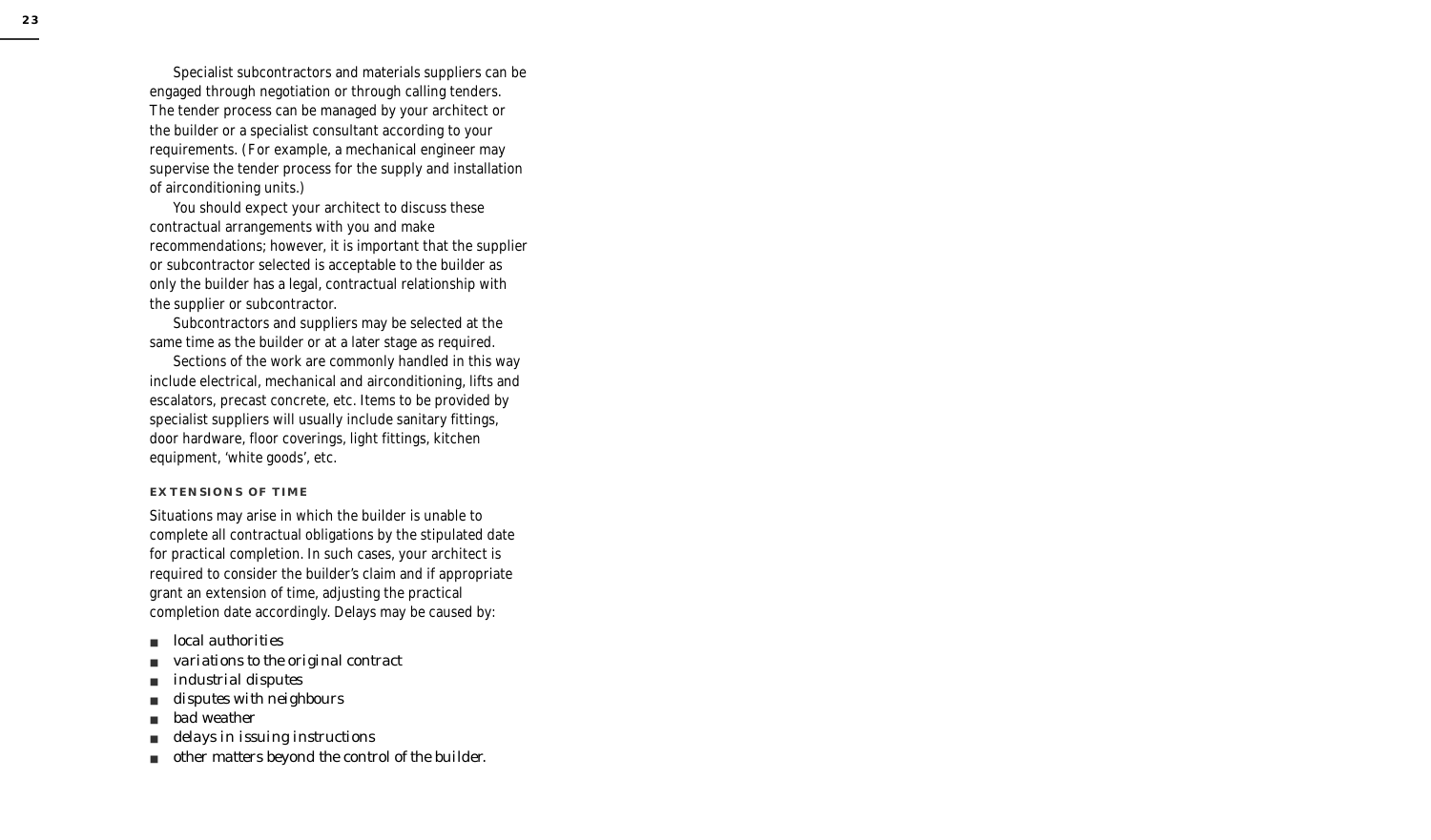In cases where a delay is beyond the builder's control, the contract usually will require that the builder be paid adequate compensation for costs incurred by the delay. The possibility of delays occurring can be minimised by:

- *properly prepared contract documents being used*
- establishing that the contract price is fair
- *establishing trust and cooperation between the parties*
- adequate time allowed for construction of the works
- *prompt decision making*
- *maintaining effective communication between all parties throughout the project.*

### **PRACTICAL COMPLETION**

The date for practical completion is the date nominated in the contract for the works to be completed and available for use. This may be subject to change. Your architect is required to issue a notice of practical completion after being satisfied that all the work has been completed in accordance with the contract, that all equipment and services are fully operational and that the project is fit for occupation.

Before issuing the notice, the architect will undertake a comprehensive inspection and list any items which require further attention by the builder.

Once the notice of practical completion is issued, you can occupy the building and you must take responsibility for its insurance from the date of that notice.

*Your architect is required to issue a notice of practical completion after being satisfied that all the work has been completed in accordance with the contract.*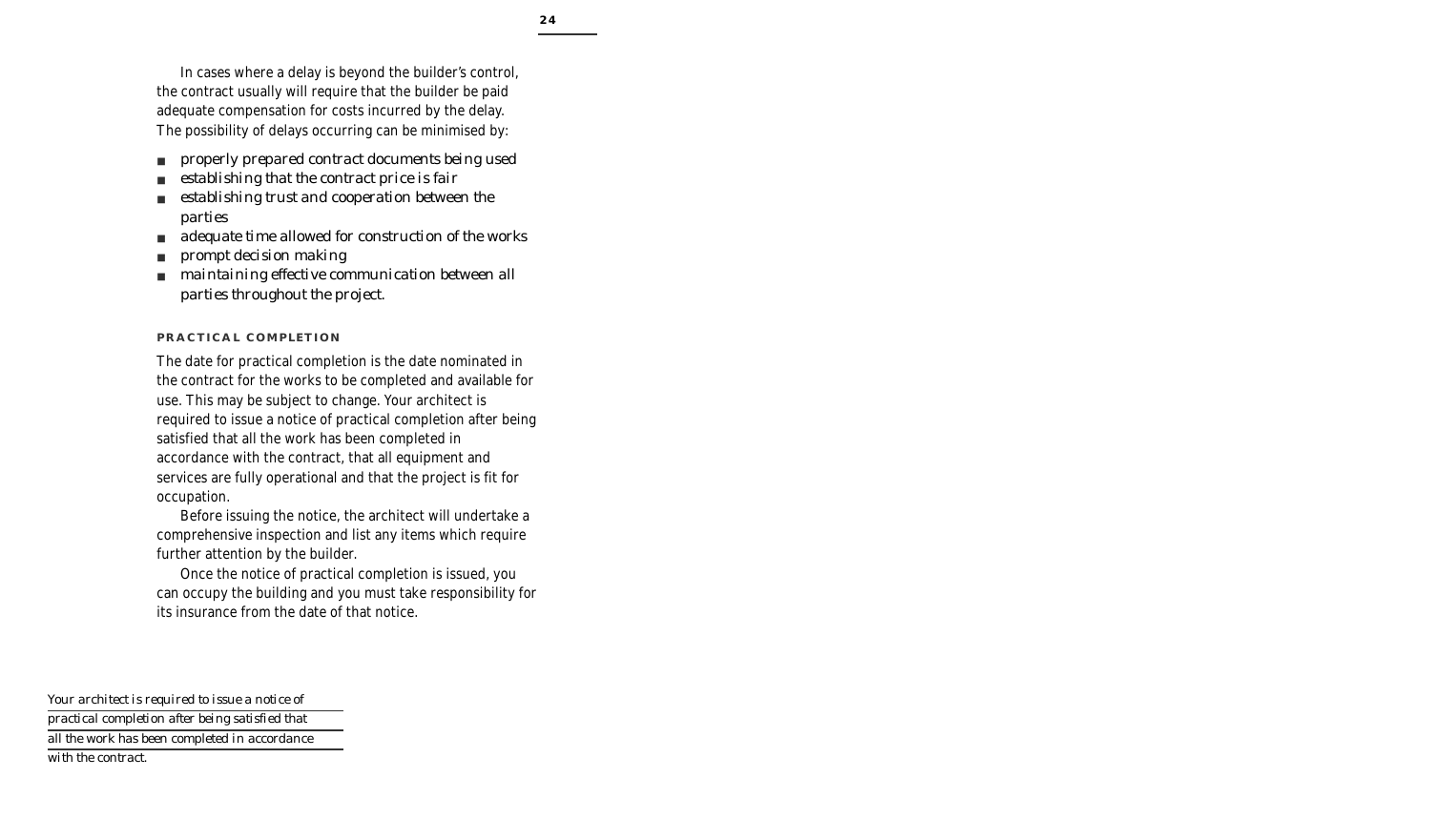## After construction

### **DEFECTS LIABILITY**

Under the terms of the contract, the builder remains liable to remedy defects in workmanship and materials which become apparent during the 'defects liability period' specified in the contract. The builder is required to rectify such defects during the period and/or at the end of the period as instructed by your architect.

Prior to the completion of the defects liability period, your architect will undertake a 'final certificate' inspection and list any unsatisfactory items for the builder's attention. All items listed must be rectified to your architect's satisfaction before a final certificate is issued. This gives you protection against faults developing after occupation for the length of the defects liability period (which can be as long as 12 months depending on your requirements).

### **ISSUING THE FINAL CERTIFICATE**

At the satisfactory completion of any required rectification work, your architect will issue the final certificate. This signifies the successful completion of the defects liability period and formally completes the contract between you and the builder.

*Your architect will advise you on maintenance contracts which may be necessary for the on-going operation of machinery and equipment.*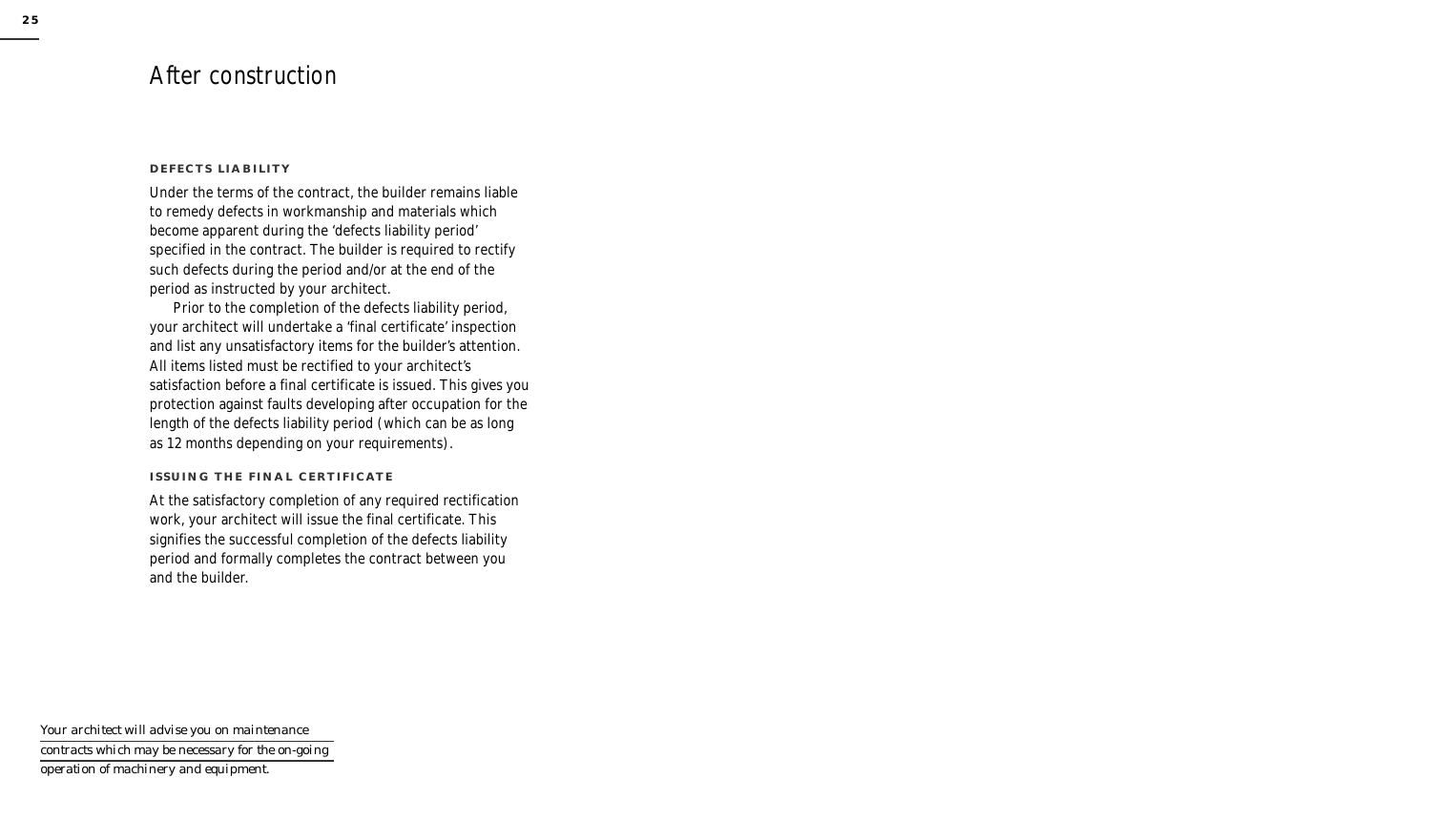It also certifies the release of any security or retention sum which may have been provided by the builder under the terms of the contract.

### **ADVISING ON MAINTENANCE AND WARRANTIES**

Even after the defects liability period, many materials, services and specific items will remain under guarantee or warranty when such have been provided for within the contract documentation. Your architect will advise you on maintenance contracts which may be necessary for the on-going operation of machinery and equipment. In entering into such a contract it is essential to ensure that neither the warrantor's nor the builder's responsibilities are interfered with or voided.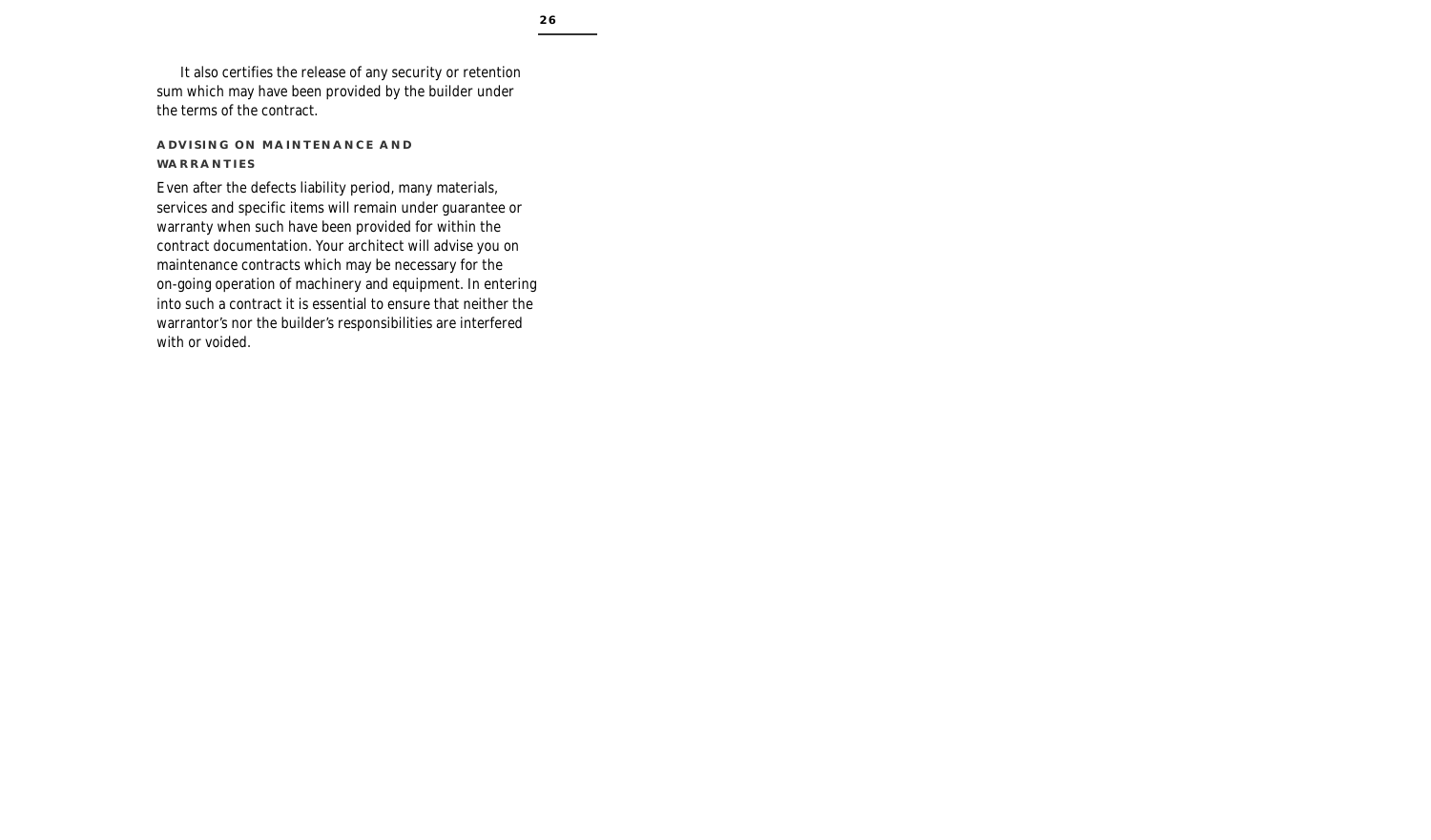### Project cost control

Proper cost control is fundamental to the success of your project. This can only be achieved if attention is given to all matters relating to cost, from conception to completion, and extending into the maintenance and operation throughout the life of the building.

From the outset, your architect will discuss and determine a project budget with you. During these discussions you should be very specific as to whether this budget includes professional fees, for example for your architect and/or other specialist consultants, or is related only to the actual cost of the works.

During the design stages and the preparation of the construction documentation your architect will report regularly on project costs. Different cost options will be explored with you and the most economical ways to achieve your objectives will be considered. This will involve a consideration of the initial cost of construction and may include the life cycle costs of the project such as costs associated with energy consumption, maintenance and management during the building's life cycle.

During the construction phase your architect will manage project costs according to the requirements of your contract with the builder. Some of the provisions for this in most building contracts are:

*Different cost options will be explored with you and the most economical ways to achieve your objectives will be considered.*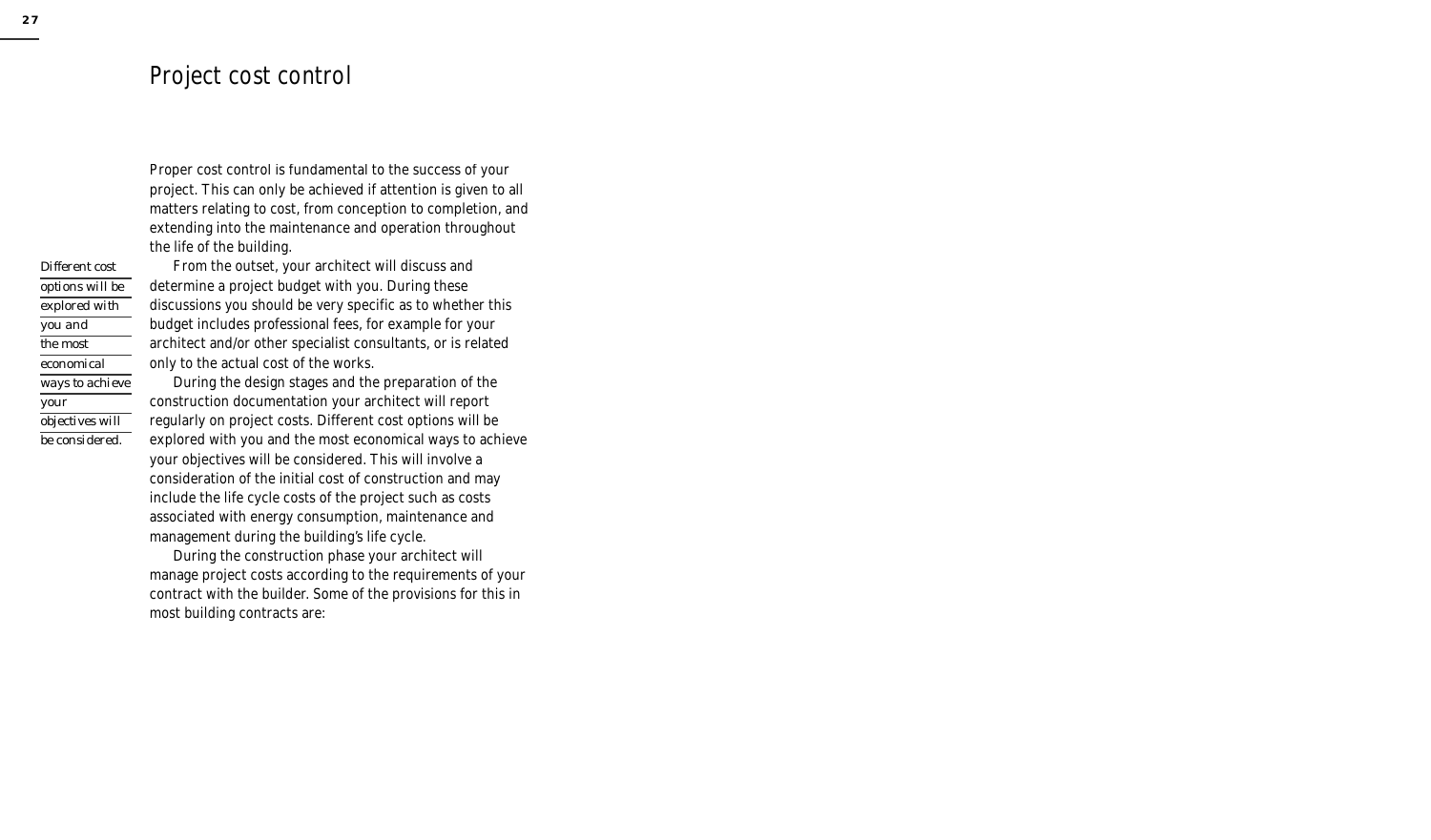### **PROGRESS PAYMENTS**

Under most standard building contracts the builder is paid progressively throughout the project and is required to submit progress claims to the architect on a regular basis. The architect assesses each claim, on the basis of work done, the labour and materials used, and any other construction costs, and then issues a progress certificate which states the amount calculated by the architect to be due to the builder at the time of issue.

Under this system, your architect is able to protect you from being charged for work not completed, or not in accordance with the requirements of the construction documents.

### **VARIATIONS TO THE CONTRACT SUM**

When an architect provides complete documentation for the construction of a project, most areas of possible misunderstanding and confusion are removed and variations to the work are kept to a minimum; however, unforeseeable variations may be necessary due to the discovery of unexpected site conditions, authority requirements or simply if you change your mind during construction. Again, with their training and experience, your architect is equipped to advise on options which may minimise or even avoid any increases to building costs.

When variations are unavoidable, your architect will act on your behalf to negotiate an equitable contract adjustment.

➣

*When an architect provides complete documentation for the construction of a project, most areas of possible misunderstanding and confusion are removed.*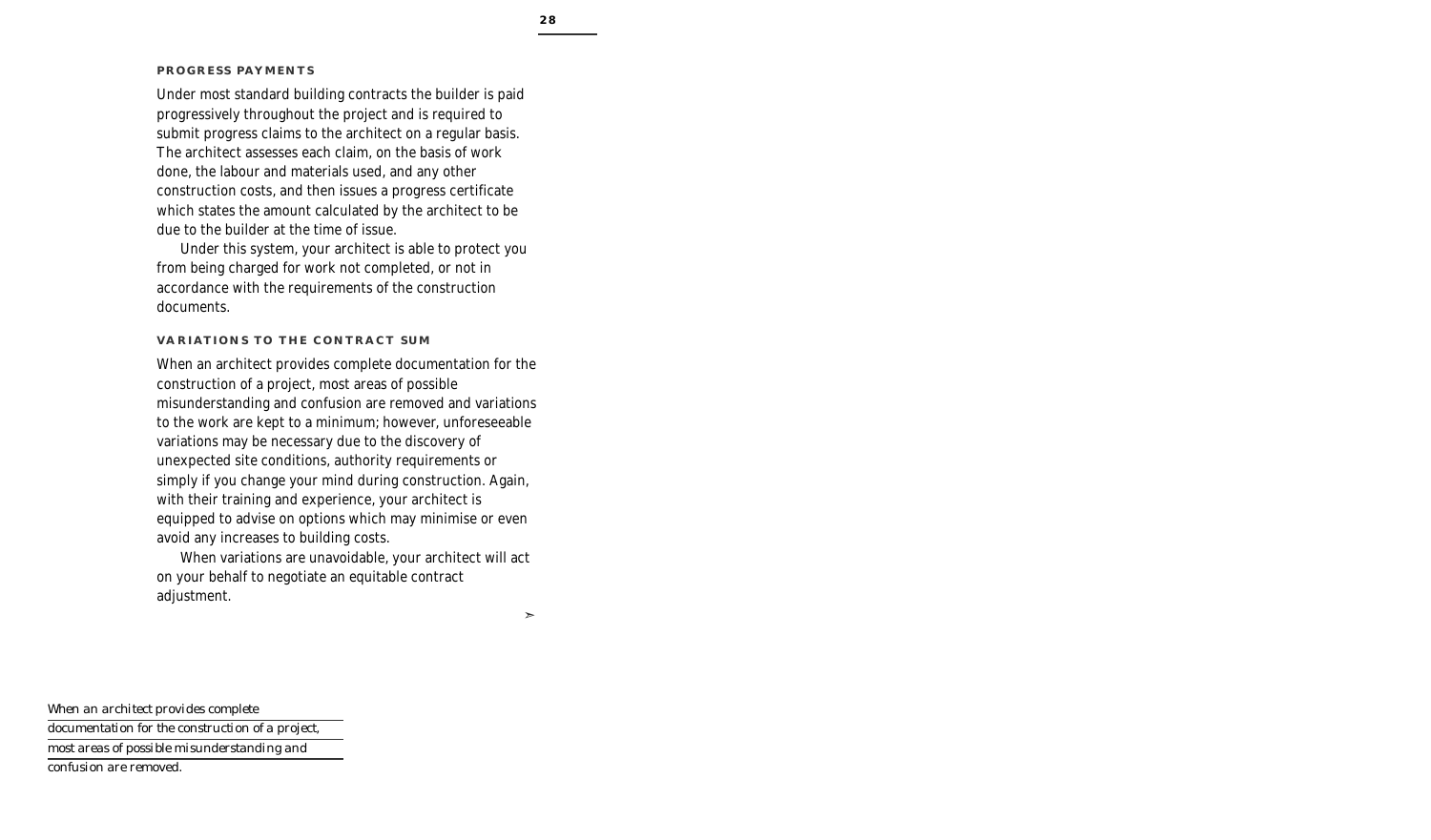#### **THE RETENTION FUND**

Most contracts require the builder to provide a sum of money to be retained by the owner as a surety that the builder will remedy any defects which might arise during the contractual period. This is known as a security or retention fund and is usually in the amount of five per cent of the contract sum. It can be held as cash in a joint bank account in the names of the owner and the builder or in the form of a bank guarantee held by the owner. If in cash, deductions are made by the architect from each progress payment certificate, usually at the rate of 10 per cent until the required amount is reached.

It is normal for half of the amount to be retained to be released on practical completion and the remainder with the issue of the final certificate.

If the builder defaults or fails to rectify the work as instructed, your architect has the power within the contract to use part or all of the money retained to have the work completed by others.

### **PROVISIONAL AND PRIME COST SUMS**

The total contract sum often includes sums of money which have been included in the contract documents to cover work which may not have been documented fully at the time of calling tenders. These allowances are known as 'provisional sums' and are used more particularly to cover the cost of work to be undertaken by specialist contractors selected by you and referred to as 'nominated subcontractors'.

*If the builder defaults or fails to rectify the work as instructed, your architect has the power within the contract to use part or all of the money retained to have the work completed by others.*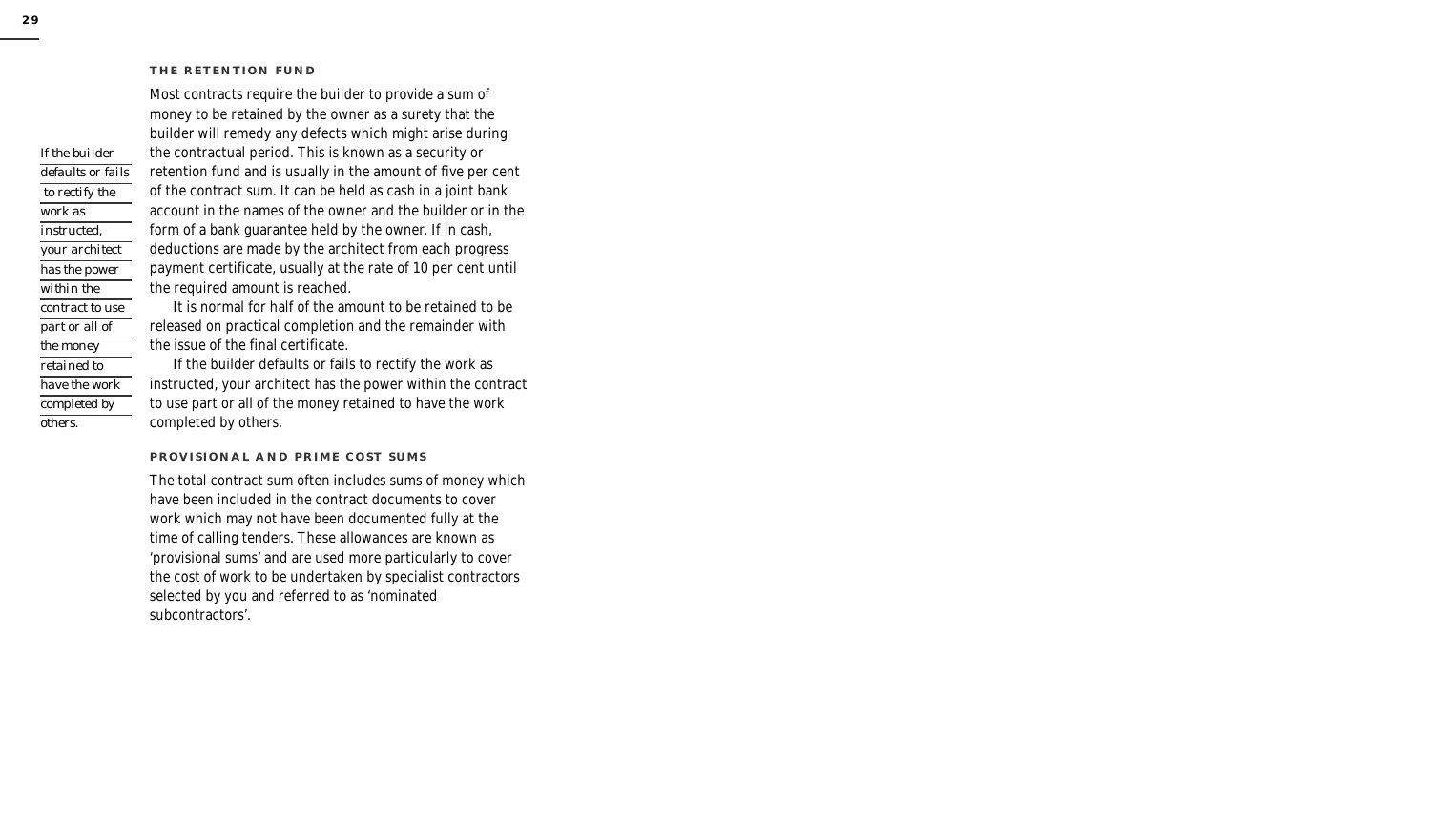The total contract sum also may include similar sums for use in the purchase of materials and building components to be selected by you and which have not otherwise been provided for in the documents. Such allowances are known as 'prime cost sums' and are more specifically used to permit selection of such things as bathroom fittings, etc, during the construction period.

When the actual expenditure on works and materials differs from the provisional and/or prime cost sums, the balance is adjusted against the original contract sum. This adjustment is monitored and approved by your architect.

### **LIQUIDATED AND ASCERTAINED DAMAGES**

Liquidated damages is a financial recompense by the builder to which you may be entitled for financial loss if the building is not completed on time. The amount agreed to is usually stated in the contract as a daily rate and covers such items as:

- *loss of rent*
- *additional finance costs and holding charges*
- *alternative accommodation costs.*

It is advisable to seek both architectural and legal advice when considering the application of liquidated damages against the builder.

*When the actual expenditure on works and materials differs from the provisional and/or prime cost sums, the balance is adjusted against the original contract sum. This adjustment is monitored and approved by your architect.*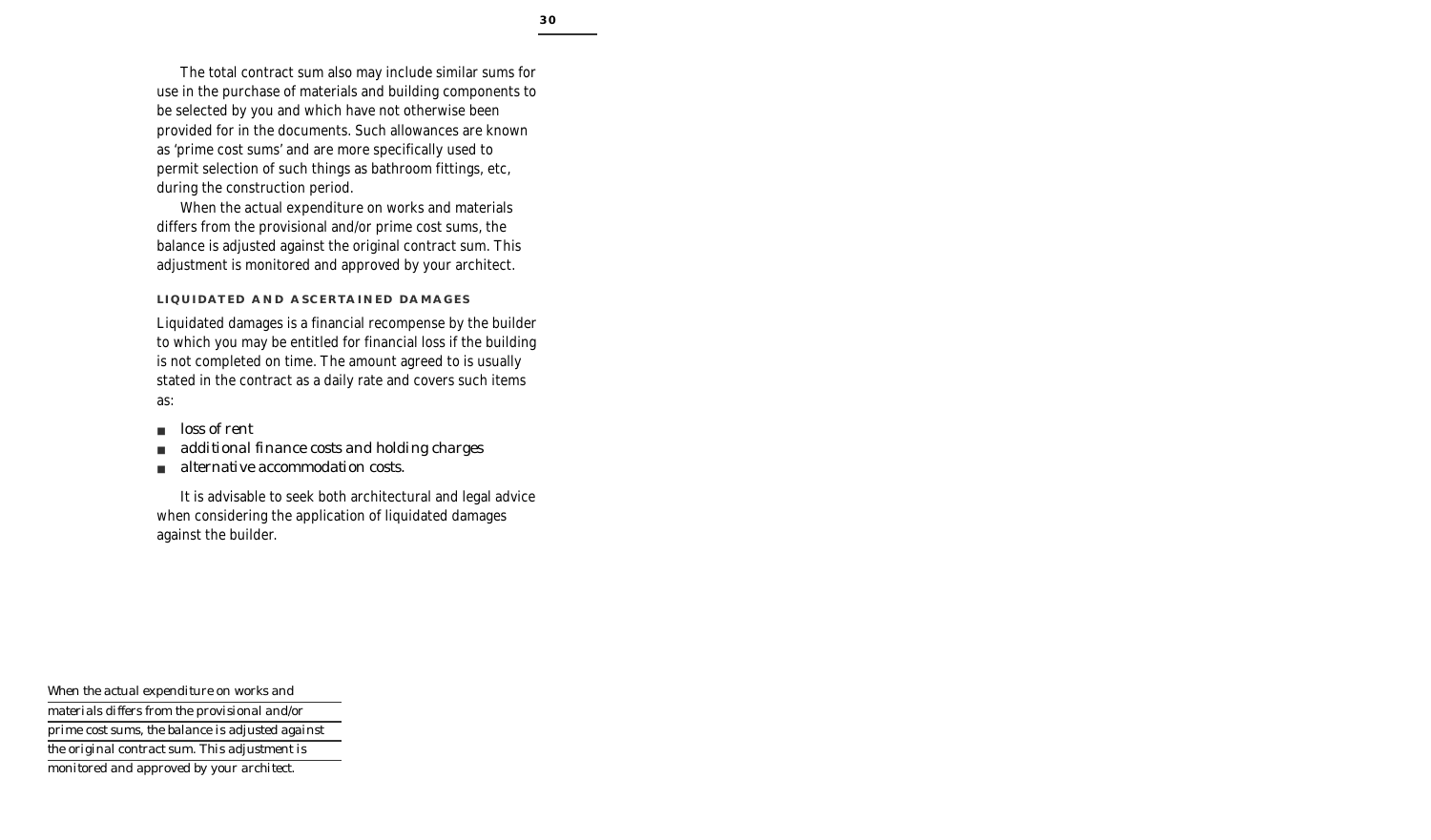## Project insurance

In undertaking your building project there are some aspects of insurance that you should consider.

The construction of all new buildings and renovation works should be covered throughout by insurance policies specific to the project. Such insurance is required as part of the contract, under most forms of contract, and is known as the 'contractor's all risk policy'. It will cover loss and damage to the works against natural disasters or damage caused by the contractors on site. This policy should also cover the cost of the complete replacement of the works together with all fees of your architect and any other consultants involved in its replacement as well as the cost of demolition and removal and disposal of debris.

In the case of new buildings, the builder is normally responsible for taking out insurance in the joint names of builder and owner. Such insurance is usually in the form of a contractor's all risk policy. Cover notes and copies of policies should be obtained from the builder and held by you. This evidence of correct insurance cover should always be sighted before work commences on site.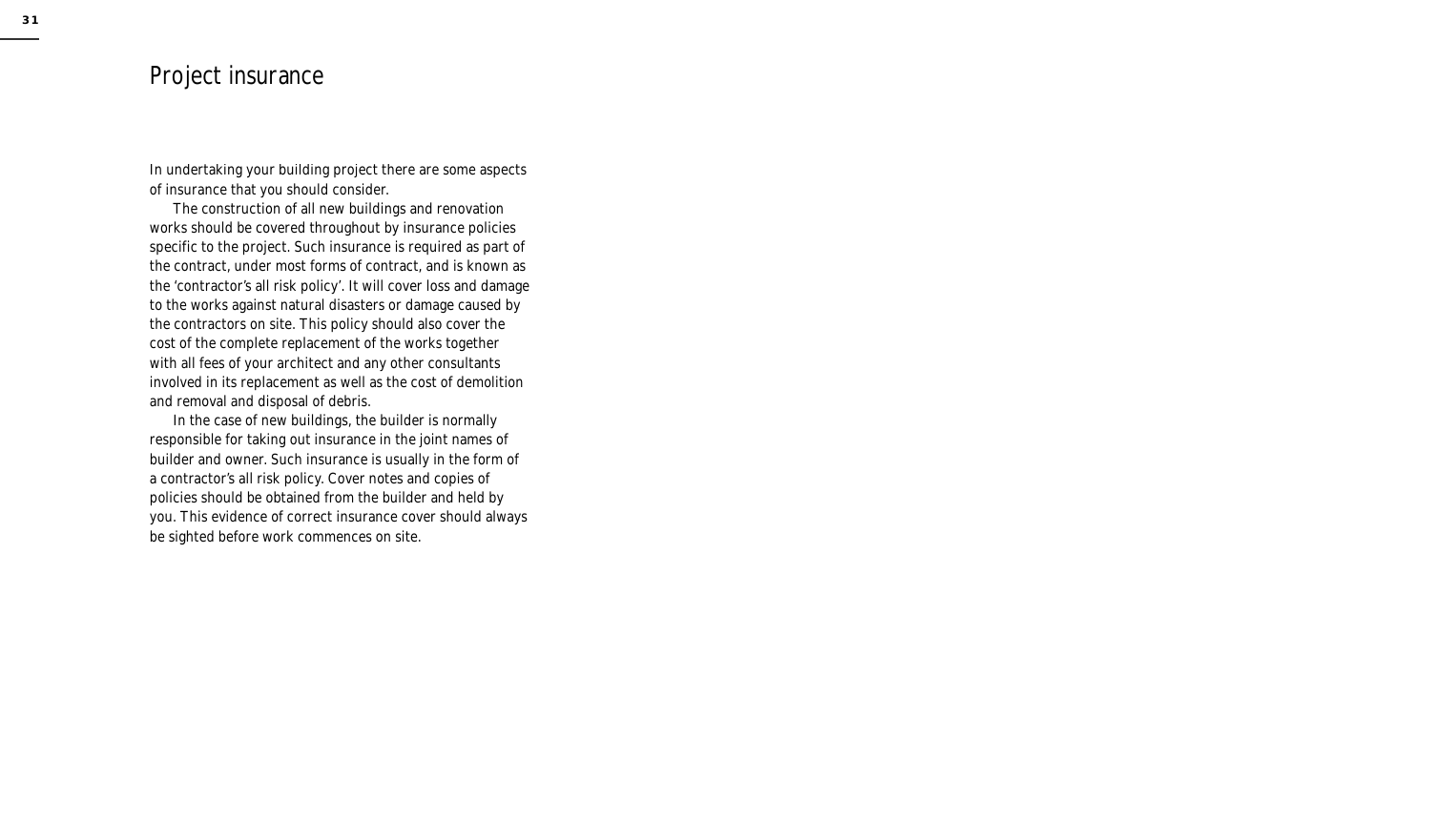Generally, the builder's responsibility for maintaining insurance cover terminates when the notice of practical completion is issued. You should then immediately take insurance cover for all risks associated with taking possession of the building.

For additions and alteration work, either the owner or the builder can insure the works. Discuss this with your architect and make allowance for the cover to include possible damage to the existing structures during the construction work.

The builder is usually required to effect public liability insurance in relation to the work and in all cases the builder should have workers' compensation and employers' liability Insurance.

As well, building contracts normally include a provision for you to nominate the minimum cover to be provided for public risk insurance. You should confirm this amount with your architect.

It is also advisable for you to notify your insurance company and/or broker with regard to public risk and property insurance appropriate to the proposed works.

*This evidence of correct insurance cover should always be sighted before work commences on site.*